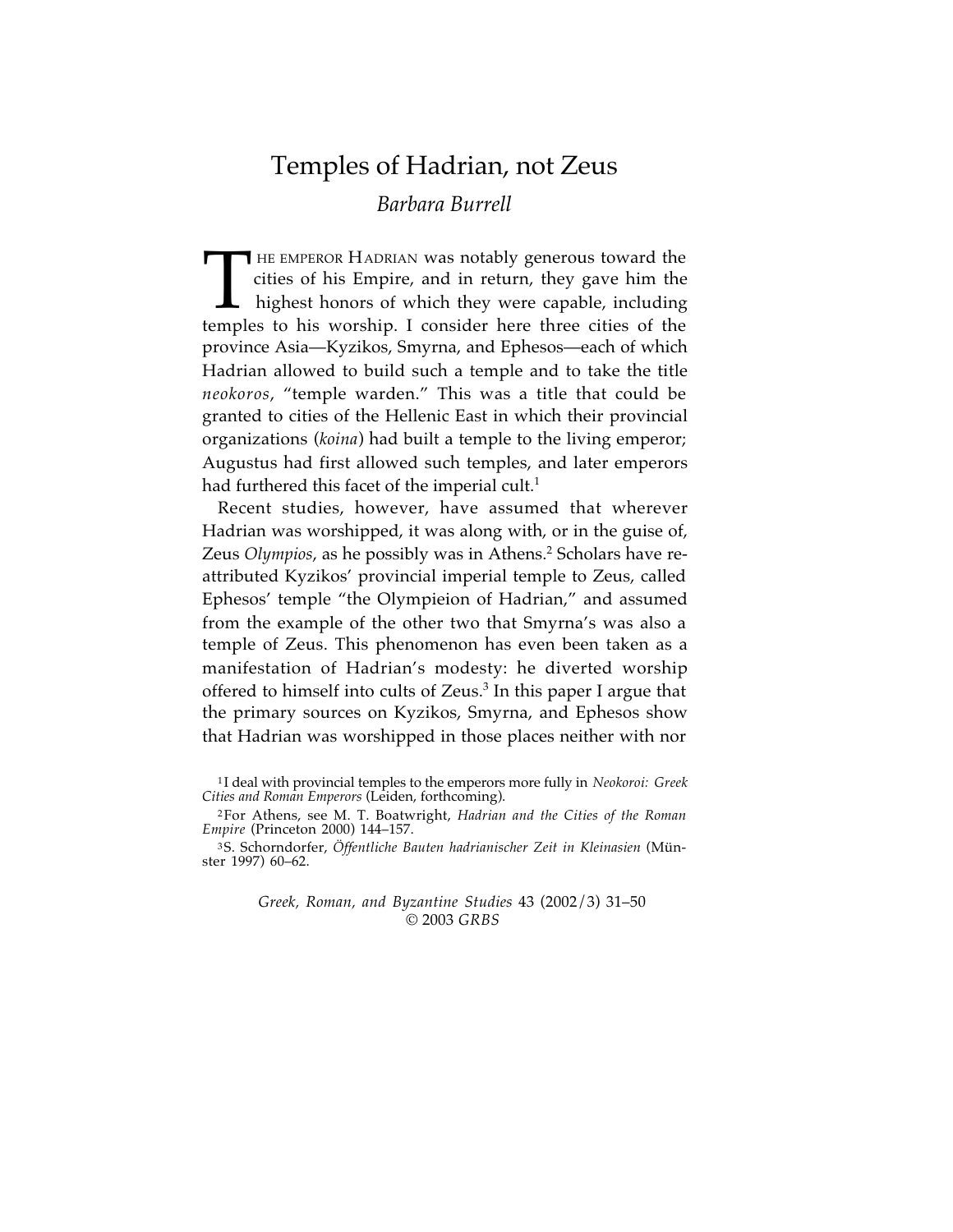as Zeus: the enormous temples built in these three cities were all dedicated to the worship of Hadrian himself, who showed no undue modesty in accepting such tributes.

### *Kyzikos*

Kyzikos' temple to Hadrian was likely the first to be offered: John Malalas mentions an earthquake which prompted Hadrian's interest in aiding the city, and it may have occurred around 120 C.E. <sup>4</sup> The *Chronicon Paschale* dates Hadrian's visit to the stricken city to 123 (though Halfmann prefers 124), and states that he founded a temple there, and paved a marketplace with marble. <sup>5</sup> Even if Halfmann's later date is correct, Kyzikos' temple was thus founded before Hadrian visited Athens in 124/5 and took on the Athenian Olympieion as a project, and certainly before 128, when he was first hailed as *Olympios* or *Panhellenios.* In fact, as late as 125 the emperor was apparently thinking of Delphi's Amphictyony, not of Athens, as a possible center for a panhellenic council. 6

A scholion to Lucian's *Icaromenippus* compares the Olympieion in Athens to the temple in Kyzikos in being uncompleted for over three hundred years because of lack of money, and states that neither of them would have been finished had not Hadrian taken up the work with public, that is, imperial, funds. <sup>7</sup> It is interesting that Kyzikos' temple is assumed to be the better-known case; but how far is the comparison between

<sup>4</sup>Malalas 11.16 (279 Dindorf). On earthquakes and chronology in Malalas, see E. Jeffreys, "Chronological Structures in Malalas' Chronicle," in E. Jeffreys, ed., *Studies in John Malalas* (Sydney 1990) 111–166, esp. 155–160, 166. This earthquake was conflated with others by E. Guidoboni with A. Comastri and G. Traina, *Catalogue of Ancient Earthquakes in the Mediterranean Area up to the Tenth Century* (Rome 1994) 233–234 no. 112.

<sup>5</sup>*Chronicon Paschale* 475.10 Dindorf; H. Halfmann, *Itinera Principum* (Stutt- gart 1986) 191, 199; also J. Lehnen, *Adventus Principis* (Frankfurt 1997) 87.

<sup>6</sup>A. Spawforth, "The Panhellenion Again," *Chiron* 29 (1999) 339–352, esp. 341–342; A. Birley, *Hadrian: the Restless Emperor* (London 1997) 186–187, 218–220; D. Willers, *Hadrians panhellenisches Programm* (Basel 1990) 99–100.

<sup>7</sup>Schol. Lucian *Icaromen.* 24: H. Rabe, *Scholia in Lucianum* (Leipzig 1906) 107, attributed to Arethas of Cappadocia (tenth century).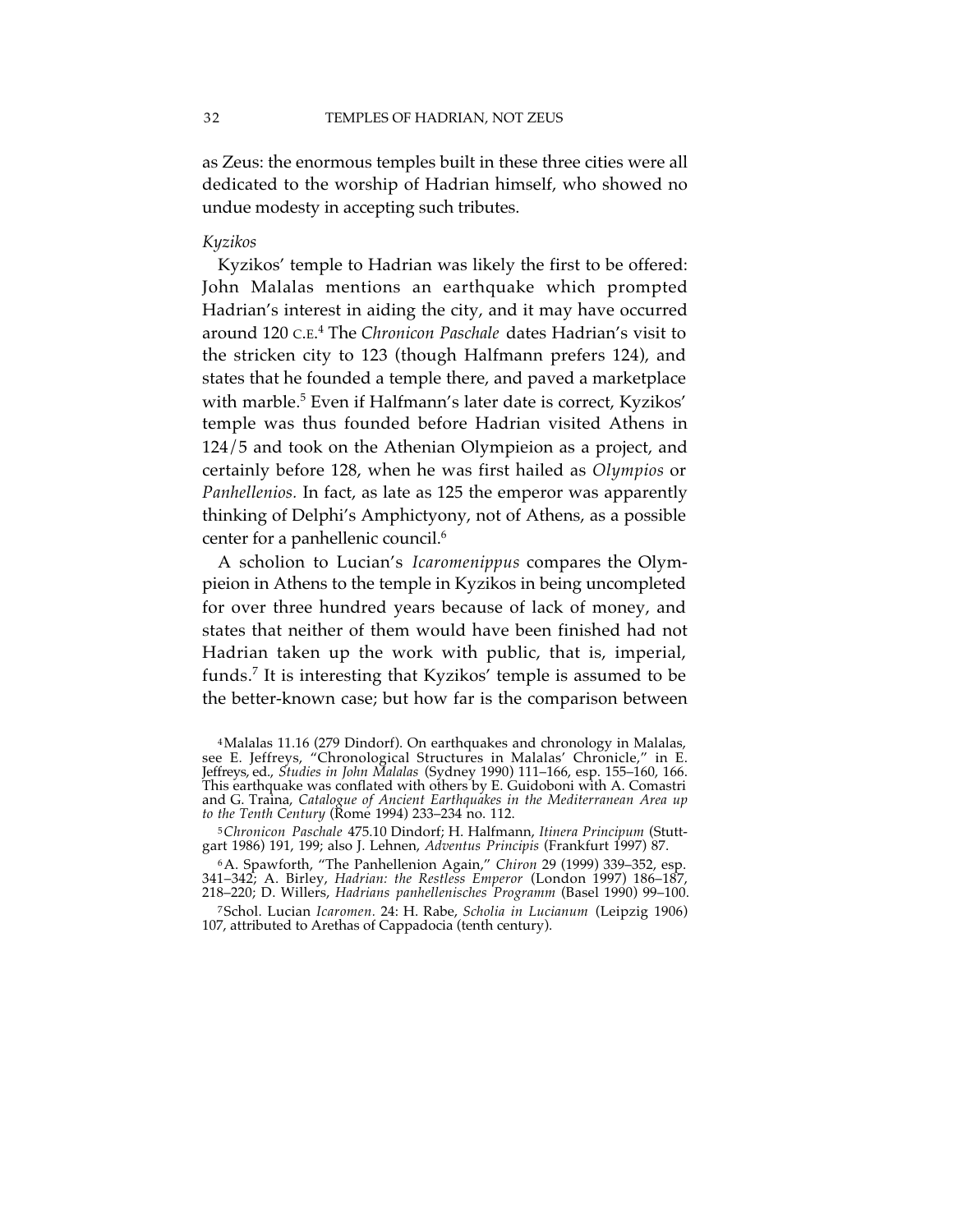the two to go? The figure of three hundred years seems to refer to the Athenian project, probably the interval between the start of its construction on Peisistratid foundations in 174 B.C.E. and its final dedication by Hadrian in 131/2 (see nn.2, 6, and 9). If we apply a similar lapse to the temple in Kyzikos, it too would have been founded in the second century B.C.E., and so would necessarily have been originally dedicated to another god. <sup>8</sup> But it seems too much of a coincidence to believe that Kyzikos, just like Athens, had a huge Hellenistic temple (and of Zeus; see below) lying unfinished. What is more, we have the remains of both temples; and while the one at Athens has been found to be substantially Hellenistic, excavations at Kyzikos have revealed its temple's foundations as completely Roman, with vaulted substructures of cement and agglomerate. <sup>9</sup> The scholion to Lucian, then, may refer to a renowned period of incompletion of a temple funded by Hadrian at Kyzikos, but it need not be exactly three hundred years; late scholiasts, after all, are not always impeccable in their accuracy.

Malalas called the Kyzikos temple "a very large temple, one of the wonders." Cassius Dio called it "the largest and most beautiful of all temples," writing that "in general, the details were more to be wondered at than praised."<sup>10</sup> His further statement that each column was a single block is not to be believed, especially as he gave their proportions as four *orguiai* (about 24 feet) thick, though this was presumably their circumference, and fifty cubits (about 75 feet) in height. Remarkably, these measure-

<sup>8</sup>Note that Birley (*supra* n.6: 162, 164) infers that the temple of Hadrian was originally a temple of Zeus begun by the kings of Pergamon.

<sup>9</sup>Athens: Willers (*supra* n.6); R. Tölle-Kastenbein, *Das Olympieion in Athen* (Cologne 1994); C. P. Jones, "The Panhellenion," *Chiron* 26 (1996) 29–56, esp. 33. Kyzikos excavations directed by Prof. A. Yaylalı, with many new finds, especially of architectural fragments: see yearly reports in *XIII–XVIII Kazı Sonuçları Toplantısı* (1990–1996).

<sup>10</sup>Cassius Dio epit. 70.4.1–2 (reign of Antoninus Pius, probably early in 161). Bonsignori (see n.21 *infra*) observed that the columns were not, as Dio stated, monolithic.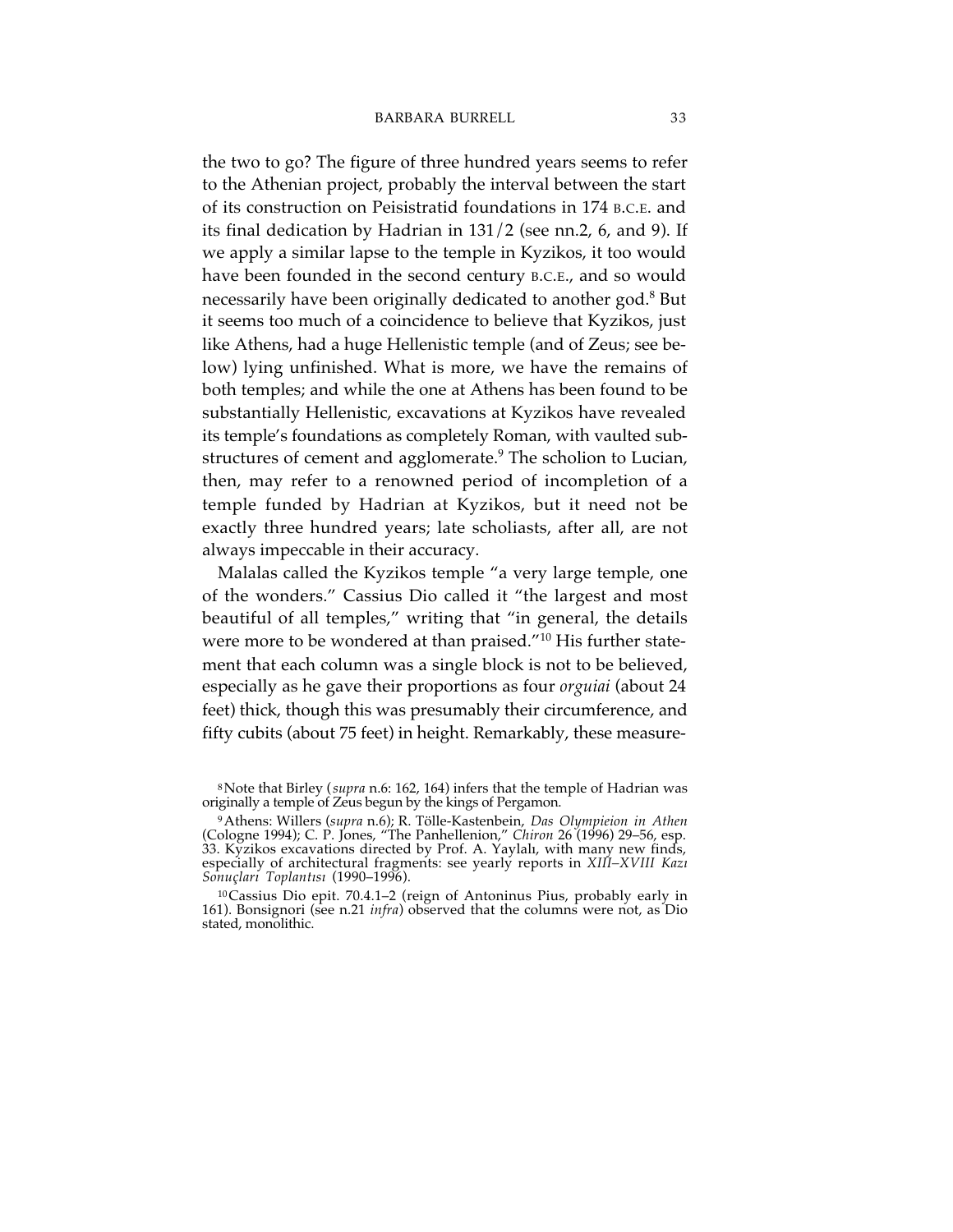ments have been found by the excavations to be not far off the mark; the temple was about as big as Ephesos' Artemision or Apollo's temple at Didyma. Dio's epitomators Xiphilinos and Zonaras agreed on the figures, though Zonaras commented parenthetically, "if these things should not appear incredible to anyone."11 Both stress the huge size of the temple, though Xiphilinos is not specific about its identification. 12

That it was not wise to build such a large monument in a proven seismic zone soon became apparent. Dio mentions the temple only because during the reign of Antoninus Pius another earthquake shook Kyzikos and threw down that "largest and most beautiful of all temples." The earthquake should date shortly before Pius' death in March 161, because in a letter Fronto mentions that Pius' successor Marcus Aurelius gave a speech before the Senate and asked for aid to be sent to the stricken Kyzikenes, probably in August of that same year. 13

Yet in 166 or 167 Aelius Aristides delivered a panegyric in Kyzikos that included the great temple as one of its main themes. <sup>14</sup> The forty-three year gap between Hadrian's original grant and this oration does recall the testimony of the scholion to Lucian, though it cannot compare with the three centuries' delay there implied; and considering that the Kyzikos temple

<sup>11</sup> John Zonaras *Epit.* 12.1 Dindorf.

<sup>12</sup> John Xiphilinos the Younger 257.15–24 Stephan.

<sup>13</sup>Fronto *Ep.* 1.2.4 (ed. van den Hout 86–91); M. van den Hout, *A Commentary on the Letters of M. Cornelius Fronto* (Leiden 1999) 231, on 89.3, dates the letter to October 161; E. Winter, *Staatliche Baupolitik und Baufürsorge in den römischen Provinzen des kaiserzeitlichen Kleinasien* (*Asia Minor Studien* 20 [Bonn 1996]) 102–103, puts the earthquake in 160 and the speech in 162. Guidoboni (*supra* n.4: 236–237 no. 116) gives a date no more exact than the mid-second century, and again associates diverse seismic events (this at Kyzikos, and another at Ephesos and Nikomedia). There were many earthquakes in the area, doubtless affecting some cities repeatedly, during this period: Eus. *Hist.Eccl.* 4.13.

<sup>14</sup>*Or.* 27 (ed. B. Keil [Berlin 1898] 125–138); transl. C. Behr, *Aristides, the Complete Works* II (Leiden 1981) 98–106, with commentary 379–382; T. Heinze, "Ailios Aristeides. Festrede in Kyzikos anlässlich der Einweihung des Kaisertempels," in E. Winter, ed., *Studien zum antiken Kleinasien* 3 (*Asia Minor Studien* 16 [Bonn 1995]) 63–100.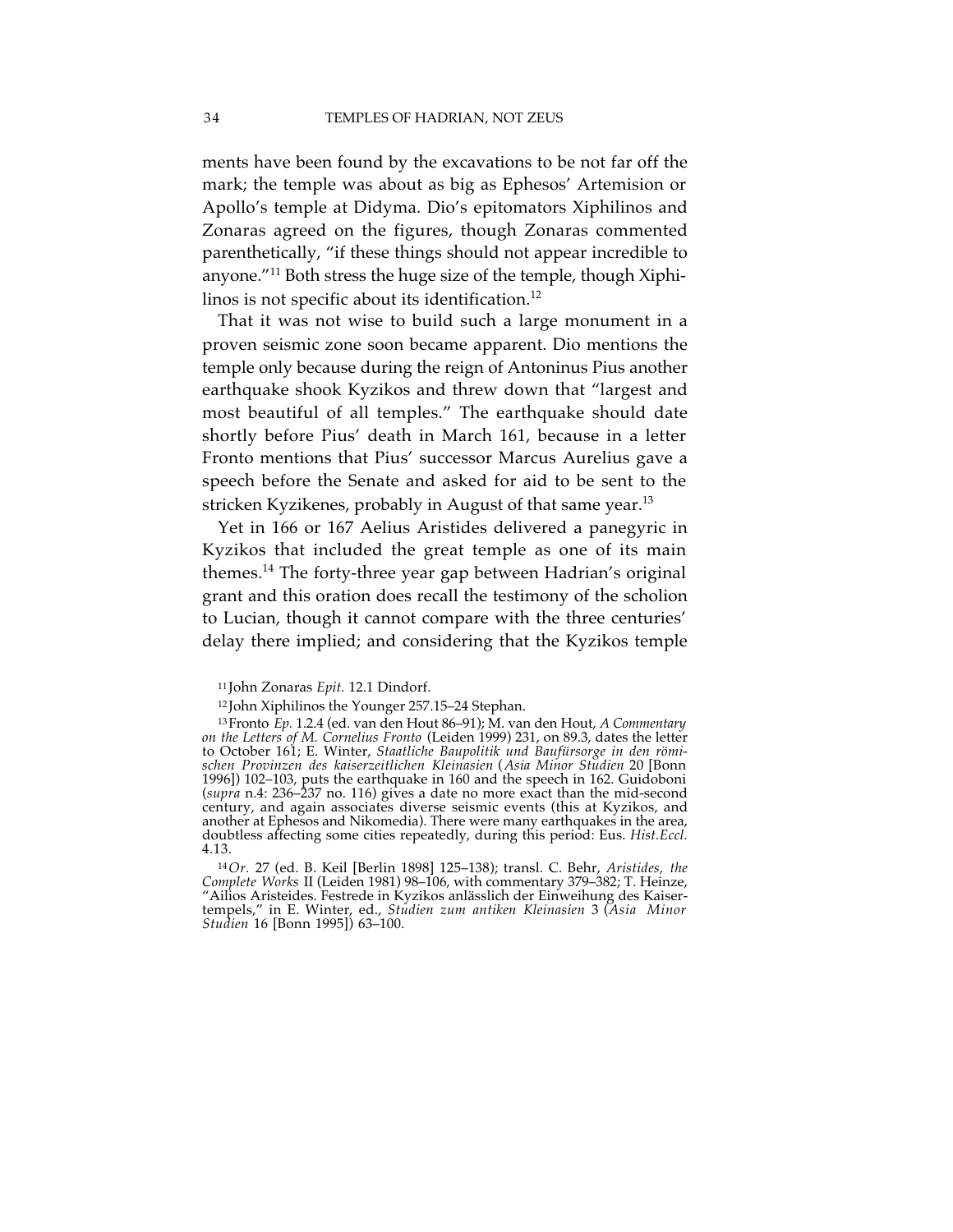had been damaged by earthquake only five or six years before, it would be a true wonder if such a huge work now stood fully finished. It is unfortunate for us that Aristides' oration is not more specific about the temple's cult or past history; it is even uncertain whether the occasion was the dedication, as is often assumed. In fact, Aristides never states that the work his oration celebrates was fully finished. A Byzantine list of wonders refers to it as "the (temple) of Hadrian in Kyzikos, unfinished  $(\alpha \tau \epsilon \lambda \epsilon \sigma \tau \sigma \epsilon)$ ," so it is possible that the temple was brought into use without actually being complete in all its parts. <sup>15</sup> This was not infrequent: the temple of Apollo at Didyma was almost proverbially under construction, and some columns of the temple of Artemis at Sardis were never actually erected. <sup>16</sup> If so, that could also explain the scholion to Lucian a bit better; the temple at Kyzikos may not only have been still incomplete three hundred years after Hadrian founded it, it may never have been completed at all.

Aristides' speech is generally hyperbolic, stating that the Kyzikos temple competes with mountains, that there was more marble in it than was left behind in the quarry of Prokonnesos, and that navigators sailing to Kyzikos would no longer need beacon fires but could use it to guide them. More precisely, however, in his praise of the current rulers Marcus Aurelius and Lucius Verus, Aristides mentions that "written on the temple was the name of the best of rulers up to that time," which

<sup>15</sup>*Vat.gr.* 989 f.110 (last page, bound into a collection of works ascribed to Xenophon): B. Keil, "Kyzikenisches," *Hermes* 32 (1897) 497–508, esp. 503 n.1; A. Corso, *Prassitele: Fonti epigrafiche e letterarie* III (Rome 1991) 158–163, dates the list to the 12th–13th century. A. Barattolo, "The Temple of Hadrian-Zeus at Cyzicus," *IstMitt 45 (1995) 57–108, esp. 71, emended ἀτ*έλεστος to τέλεστος for no compelling reason, since it is uncertain why this or any temple should be referred to as "fulfilled" on such a list.

<sup>16</sup>Suetonius (*Gaius* 21) included the completion of the Didymeion in a list of semi-impossible projects that Caligula intended to undertake. On the temple at Sardis, C. Greenewalt, Jr., and M. Rautman, "The Sardis Campaigns of 1996, 1997, and 1998," *AJA* 104 (2000) 643–681, esp. 673–675.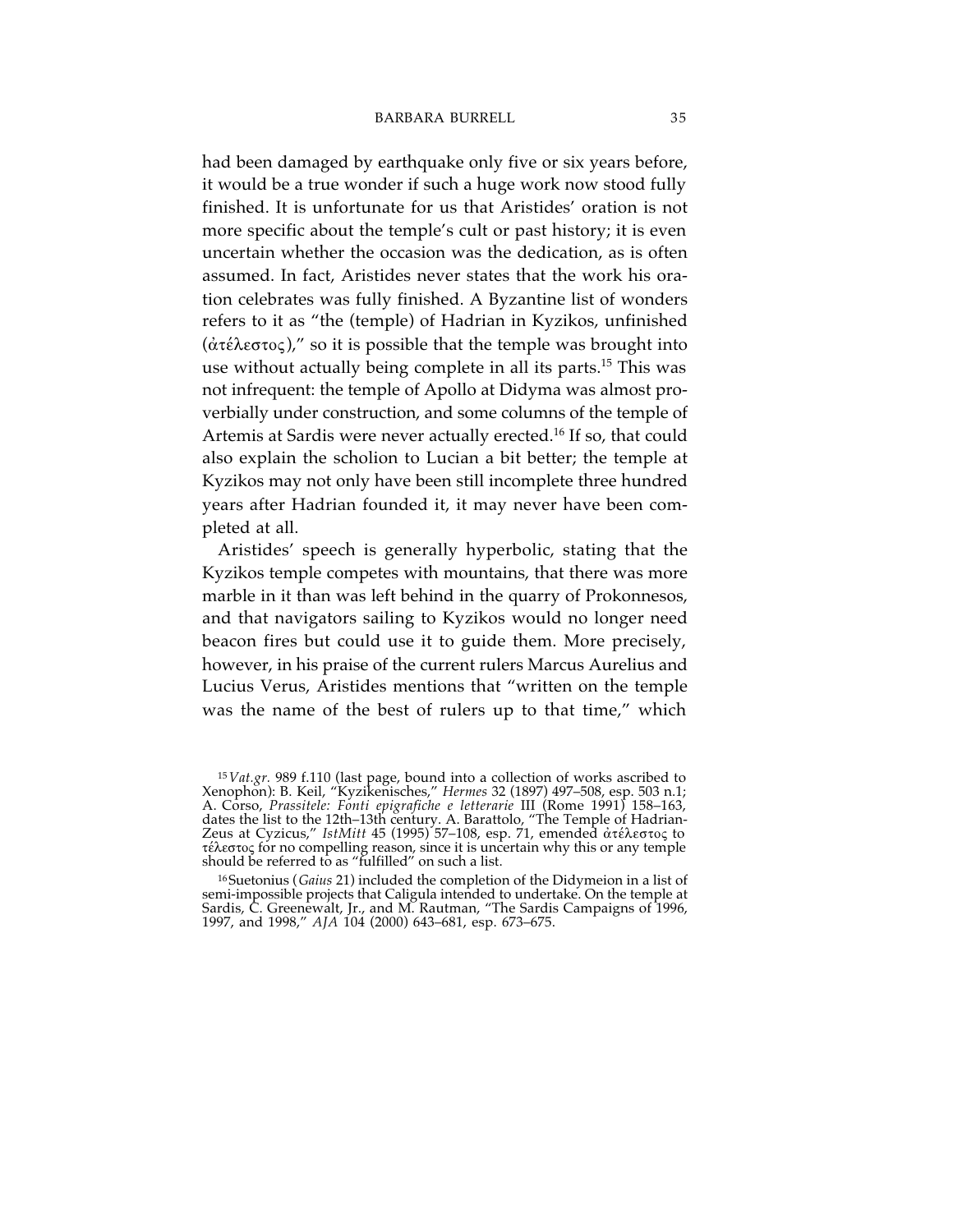should mean Hadrian. <sup>17</sup> Admittedly, a name on a temple is as likely to be the dedicator's as the cult object's; but as we shall see, the *koinon* of Asia, not Hadrian or his successors, dedicated this temple.

It was probably the temple's prodigious size, as emphasized by Dio, Aristides, and Malalas, that put it on a number of later lists of wonders. Some of these do not specify which temple at Kyzikos is meant. <sup>18</sup> But an epigram dating to the reign of Anastasius (491–513) calls it "the blameless temple of king Hadrian, close-joined with enormous stones," listing it after the Roman Capitolium and Pergamon's grove of Rufinus, and before the pyramids, the colossus of Rhodes, and the lighthouse at Alexandria, among the canonical wonders of the world (*Anth. Gr.* 9.656). In the opinion of an eleventh-century writer, Hadrian's sanctuary in Kyzikos was the "seventh of the wonders"; <sup>19</sup> and we have already noted the twelfth- or thirteenthcentury *Vaticanus gr.* 989 fragment that makes it eighteenth on an anonymous list of thirty things "most beautiful and worth seeing."

In 1431, when the traveler Cyriacus of Ancona saw the temple at Kyzikos, thirty-one of its columns were still standing, but the splendid ruin was being used as a stone-quarry for nearby Bursa.<sup>20</sup> He tried to convince the governor of the province to put

19Niketas of Herakleia, in J. K. Orelli, *Philonis Byzantini Libellus de septem orbis spectaculis* (Leipzig 1816) 144.

20E. Bodnar and C. Mitchell, *Cyriacus of Ancona's Journeys in the Propontis and the Northern Aegean 1444–1445* (Philadelphia 1976) 28; F. Scalamonti, *Vita Viri Clarissimi et Famosissimi Kyriaci Anconitani*, C. Mitchell and E. Bodnar, edd. (Philadelphia 1996). *Cf.* B. Ashmole, "Cyriac of Ancona and the Temple of Hadrian at Cyzicus," *JWarb* 19 (1956) 179–191; P. Lehmann, "Cyriacus of Ancona's Visit to Samothrace," in P. Lehmann and K. Lehmann,

<sup>17</sup>*Or.* 27.22. Barattolo (*supra* n.15: 73) overinterpreted Aristides (who does not state that the work came to an end "thanks to Marcus Aurelius and Lucius Verus," but only in their time) and assumed that the co-emperors would have "naturally" put their portrait busts on the temple with Hadrian's; see n.24 *infra.*

<sup>18</sup>Two lists in *Anecdota Graeca, Codex Ambrosianus*, and the wonder-list of George Kedrenos: K. Broderson, *Reiseführer zu den Sieben Weltwundern* (Frankfurt 1992) 130, <sup>133</sup> nos. 21, 22a, 22b.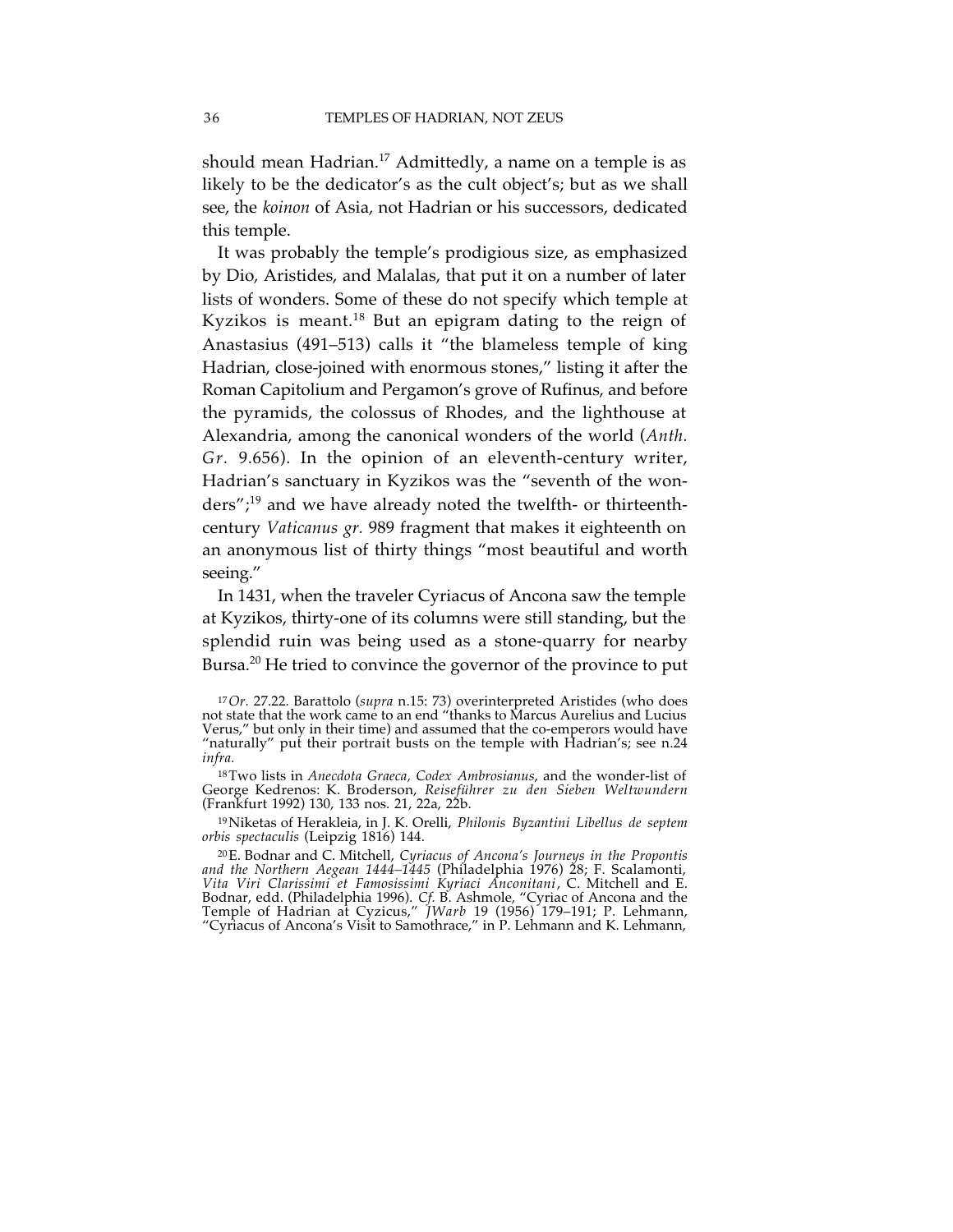a stop to the stone-robbing, but when he returned in 1444, two more columns had disappeared. In view of this, Cyriacus described, measured, and sketched what remained of the temple. His judgment was good. Fifty-four years later Bonsignore Bonsignori saw only twenty-six columns, whose drums were being used to make cannonballs. <sup>21</sup> By the nineteenth century the temple's superstructure was gone, plundered down to the platform. So Cyriacus' careful account, preserved in several copies, provides information about the temple's original state that would otherwise be unobtainable. Excavations and current research restore the temple as a massive Corinthian octastyle, with fifteen or seventeen columns on its flank, each column over seventy feet tall (close to Cassius Dio's estimate). <sup>22</sup> It stood in the western part of the city, facing east and turning its south flank towards one of Kyzikos' two main harbors. From over a large and magnificent door, possibly that leading into the cella itself, Cyriacus copied the architect's inscription, which tells us that the temple was built by "all Asia," that is, by the *koinon*, making it a provincial temple (though Hadrian's generous gift may have provided some or all of the funds). <sup>23</sup> Thus it is certainly the temple that first earned Kyzikos the title *neokoros.*

In writing of the temple, Malalas observed that Hadrian "set up a marble portrait, a large bust of himself, there in the roof of the temple, on which he wrote 'of the god Hadrian', as it is still." And though Malalas is not ordinarily the most dependable of sources for buildings or events outside Antioch, it is

<sup>———</sup> *Samothracian Reflections* (Princeton 1973) 45–50; A. Schulz and E. Winter, "Historisch-archäologische Untersuchungen zum Hadrianstempel von Kyzikos," in E. Schwertheim, ed., *Mysische Studien* (*Asia Minor Studien* 1 [Bonn 1990]) 33–82; Barattolo (*supra* n.15).

<sup>21</sup>A. Schulz, "Bonsignore Bonsignori in Kyzikos," in E. Winter, ed., *Studien zum antiken Kleinasien* <sup>3</sup> (*Asia Minor Studien* <sup>16</sup> [Bonn 1995]) 113–125.

<sup>22</sup>*Supra* nn.9, 10, and Barattolo (*supra* n.15).

<sup>23</sup> *IGRR* IV 140: "from level earth, [with] all Asia [contributing?], with no lack of hands, godlike Aristenetos erected me." P. Herrmann, "5. Epigramm am 'Hadrianstempel' in Kyzikos," *EpigAnat* 20 (1992) 69–70.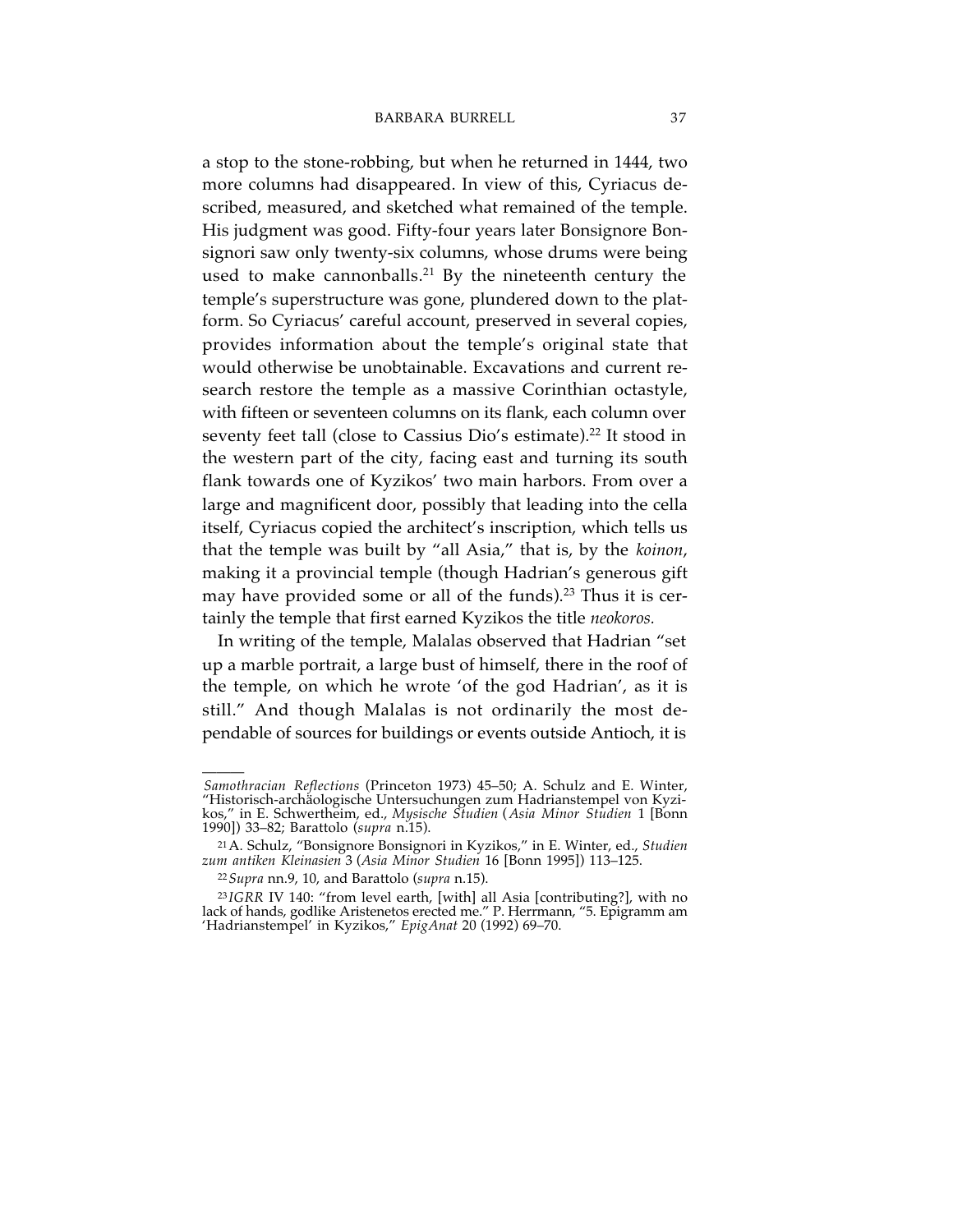not impossible that he himself had seen the temple at Kyzikos.<sup>24</sup> Cyriacus of Ancona also described (probably) pedimental sculpture, in 1431 as "different very splendid statues of the gods in the front," but later in 1444 as "those splendid and very beautiful marble statues of the gods in its noble and wonderful façade, preserved unhurt, with the best Jove himself as their guardian and with the protection of their lofty height."25

This last passage is the chief reason why this temple, which all of our evidence so far has agreed to be for the emperor Hadrian, was recently reassigned. Simon Price took Cyriacus' statement to refer to a specific statue of Zeus in the pediment, and so contended that this was not a temple of Hadrian alone, but of Zeus and Hadrian. Schulz and Winter took him up enthusiastically; and subsequent scholars have followed. <sup>26</sup> Their conclusions allowed Schorndorfer to extrapolate cults of Zeus at the temples to Hadrian at Ephesos and Smyrna as well. 27

First, we may question whether a single statue in one pediment, even if larger than the rest, is always that of the temple's cult object. On the east pediment of the Parthenon, the tallest figure was that of Zeus, not Athena; on the west pediment of the temple of Zeus at Olympia, the central, dominant figure was Apollo. Moreover, some of the friezes of the temple at Kyzikos have in fact been found: they include battles of Romans with easterners (a suitable subject for the age of Lucius Verus' Parthian conflict, and thus in accordance with Aristides' panegyric) and possibly an imperial apotheosis, which would

<sup>24</sup>B. Croke, "Malalas, the Man and His Work," in Jeffreys (*supra* n.4) 1–25, esp. 6. Pace Barattolo (*supra* n.15) there is no mention of busts of subsequent emperors.

<sup>25</sup>Bodnar/Mitchell (*supra* n.20) 28 lines 248–251.

<sup>26</sup>S. Price, *Rituals and Power* (Cambridge 1984) 153–154, 251–252; Schulz/ Winter (*supra* n.20); Birley (*supra* n.6); M. T. Boatwright, "Italica and Hadrian's Urban Benefactions," in A. Caballos and P. León, edd., *Italica MMCC* (Seville 1997) 115–135, esp. 126–130. Barattolo (*supra* n.15) seems to accept this in his title, but not necessarily his text, where Price is not mentioned.

<sup>27</sup>Schorndorfer (*supra* n.3) 53–37, 79, 146–153.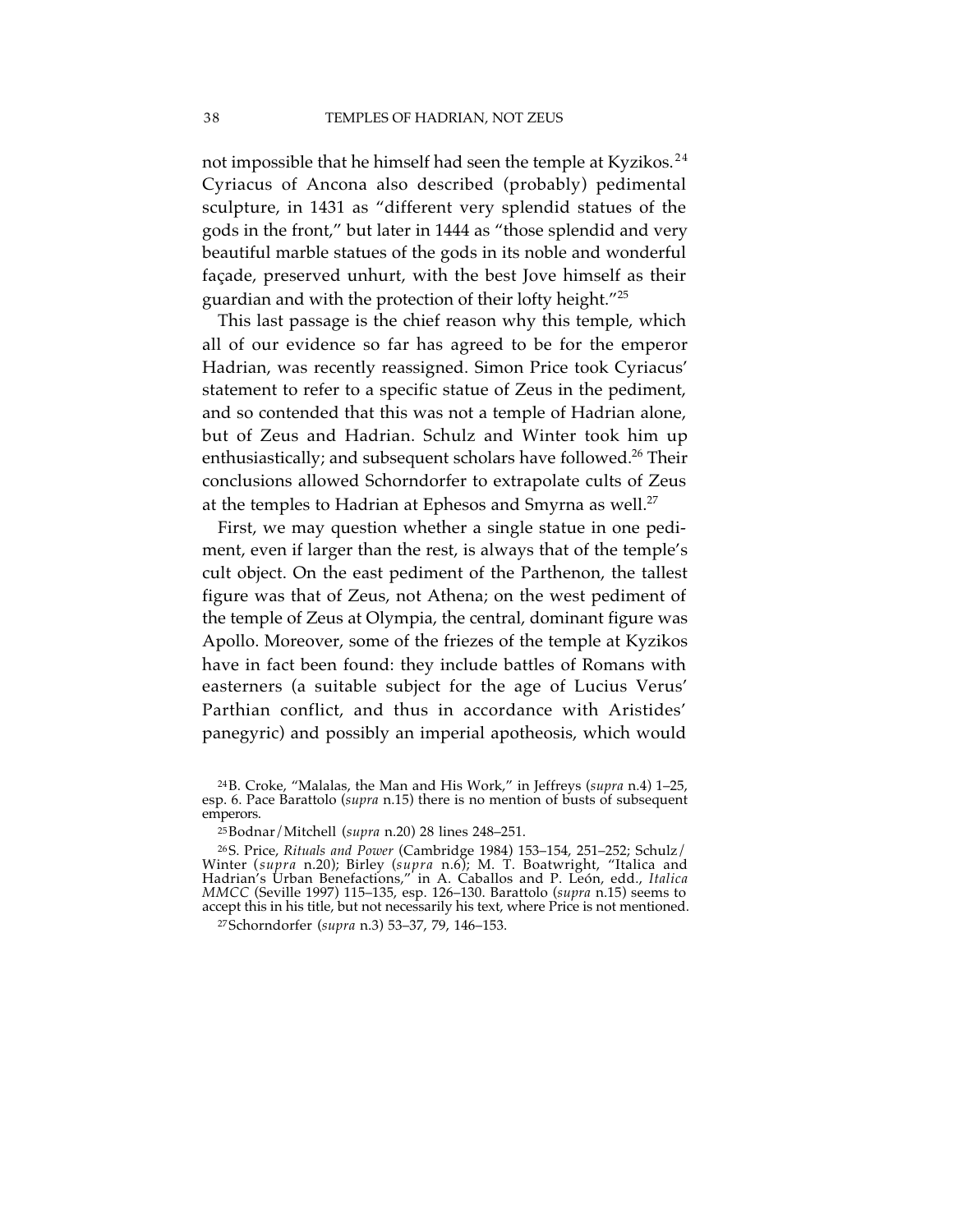certainly suit a temple to an emperor who had died before the sculptural program was completed. 28

More importantly, a wider consideration of Cyriacus' works shows that he did not mean what Price thought he meant in mentioning "the best Jove." Other parts of Cyriacus' journals use "Jove" to mean the Christian God, with phrases like "with the auspicious power of Jove best and greatest and of the kind blessed Virgin and of the most holy John the Evangelist"; even Christmas is "the birthday of incarnate Jove."<sup>29</sup> Cyriacus was not describing a statue of Zeus, but saying that the statues in the pediment were protected by God's power and their great height, which made them unreachable to stone-plunderers. This conforms with both Cyriacus' sense of mission as a preserver of the past and his tendency to conflate his Christianity with a romanticized view of the ancient world. In fact, Cyriacus himself thought that the giant temple was to Persephone, a shrine known primarily from coins. 30

Owing to the respect his scholarship has justly earned, Price's reattribution of the Kyzikos temple to Zeus has been widely followed; but in this one case his arguments were not firmly based, and are contradicted by the ancient evidence. Those sources that identify the temple at Kyzikos by anything but its size (Malalas, the epigram in the *Greek Anthology*, and the wonder lists of Niketas of Herakleia and the *Vat.gr.* 989) all call it the temple of Hadrian; and the church historian Socrates affirms that Hadrian was worshipped at Kyzikos as "the thir-

<sup>28</sup>H. Laubscher, "Zum Fries von Hadrianstempels in Kyzikos," *IstMitt* 17 (1967) 211–217; M.-H. Gates, "Archaeology in Turkey," *AJA* 101 (1997) 241– 305, esp. 294.

<sup>29</sup>Bodnar/Mitchell (*supra* n.20) 57 lines 1069–1071, 1051; similar examples pp.32, 37, 50, 58. Cyriacus himself defended this practice in a letter of 15 March 1423: Scalamonti (*supra* n.20) 166–180 App. 1.

<sup>30</sup>Keil (*supra* n.15); A. Barattolo, "Ciriaco de' Pizzicolli ed il tempio di 'Proserpina' a Cizico: per una nuova lettura della descrizione dell' Anconitano," in G. Paci and S. Sconocchia, edd., *Ciriaco d'Ancona e la cultura antiquaria dell'Umanismo* (Reggio Emilia 1998) 103–140.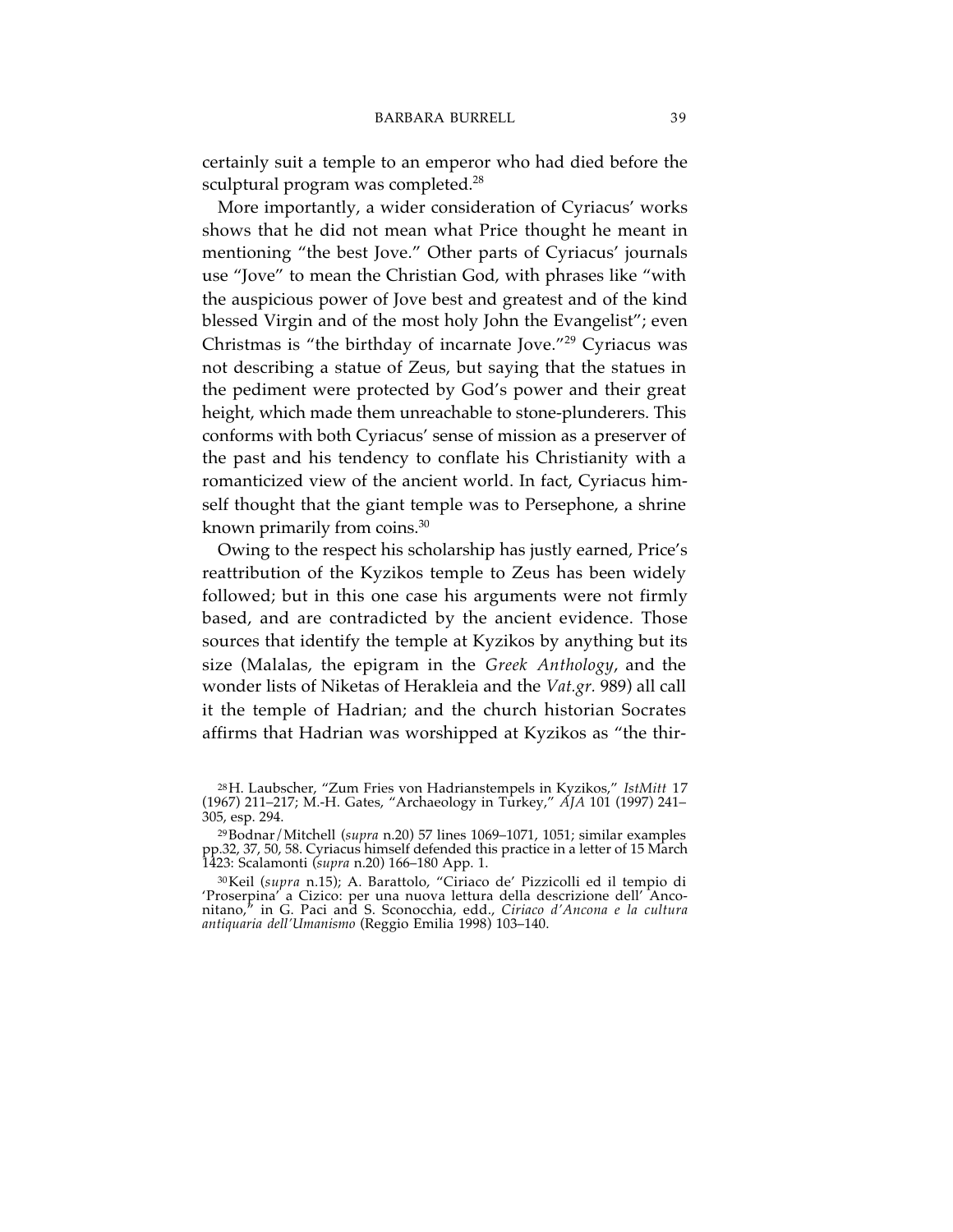teenth god."<sup>31</sup> This is not to deny that there was a temple of Zeus elsewhere in the city; Pliny the Elder mentioned an ivory statue of Zeus in a temple in Kyzikos, <sup>32</sup> but as Pliny famously died in the eruption of Vesuvius in 79, that temple was already standing fifty years before Hadrian ever came to Kyzikos to grant the city a temple and the title *neokoros.*

#### *Smyrna*

Hadrian was the first emperor to allow more than one city in the same *koinon* to build a provincial temple to his own cult: what he first gave to Kyzikos, he soon granted to Smyrna as well, though both were in the *koinon* of Asia. On a visit to Smyrna in 124, Hadrian encountered one of the most renowned orators of his time, Marcus Antonius Polemon. <sup>33</sup> Born in Phrygian Laodikeia, Polemon came to Smyrna's schools of rhetoric as a youth, and as he rose in his profession he used his talents for the benefit of his adopted home. One of those talents was in pleading causes before the rulers of the Empire. So it was that, according to Philostratus, on one magnificent day Polemon persuaded Hadrian to spend "ten million" on Smyrna, from which the city built a grain market, the most magnificent gymnasium in Asia, and "a temple that can be seen from afar, the one on the *akra* that seems to oppose Mimas" (*VS* 1.25.1–4).

An inscription from Smyrna lists public and private contributors and the sums they gave to build and adorn the very gymnasium mentioned by Philostratus; toward the end of this

<sup>31</sup>*Hist.Eccl.* 3.23.59, ed. G. Hansen (Berlin 1995) 224.

<sup>32</sup>*HN* 36.22.98: a golden tube or thread inset into the stones of a temple which holds a marble statue of Apollo crowning an ivory Zeus. Kosmas of Jerusalem, in the eighth century, added this reference to his rather garbled list of wonders, as a temple formerly of Apollo, now dedicated to the Virgin: Broderson (*supra* n.18) 122; for other citations of the Kyzikos temple, Broderson 66, 68, 84, 96, 106 (again explicitly naming the temple of Hadrian at Kyzikos), 122, 130, 132, 136, 140 (Cyriacus' translation of Niketas), 142, 144.

<sup>33</sup>W. Stegemann, "Polemon (10)," *RE* 21 (1952) 1320–1357; M. Gleason, *Making Men: Sophists and Self-Presentation in Ancient Rome* (Princeton 1995)  $21 - 29$ .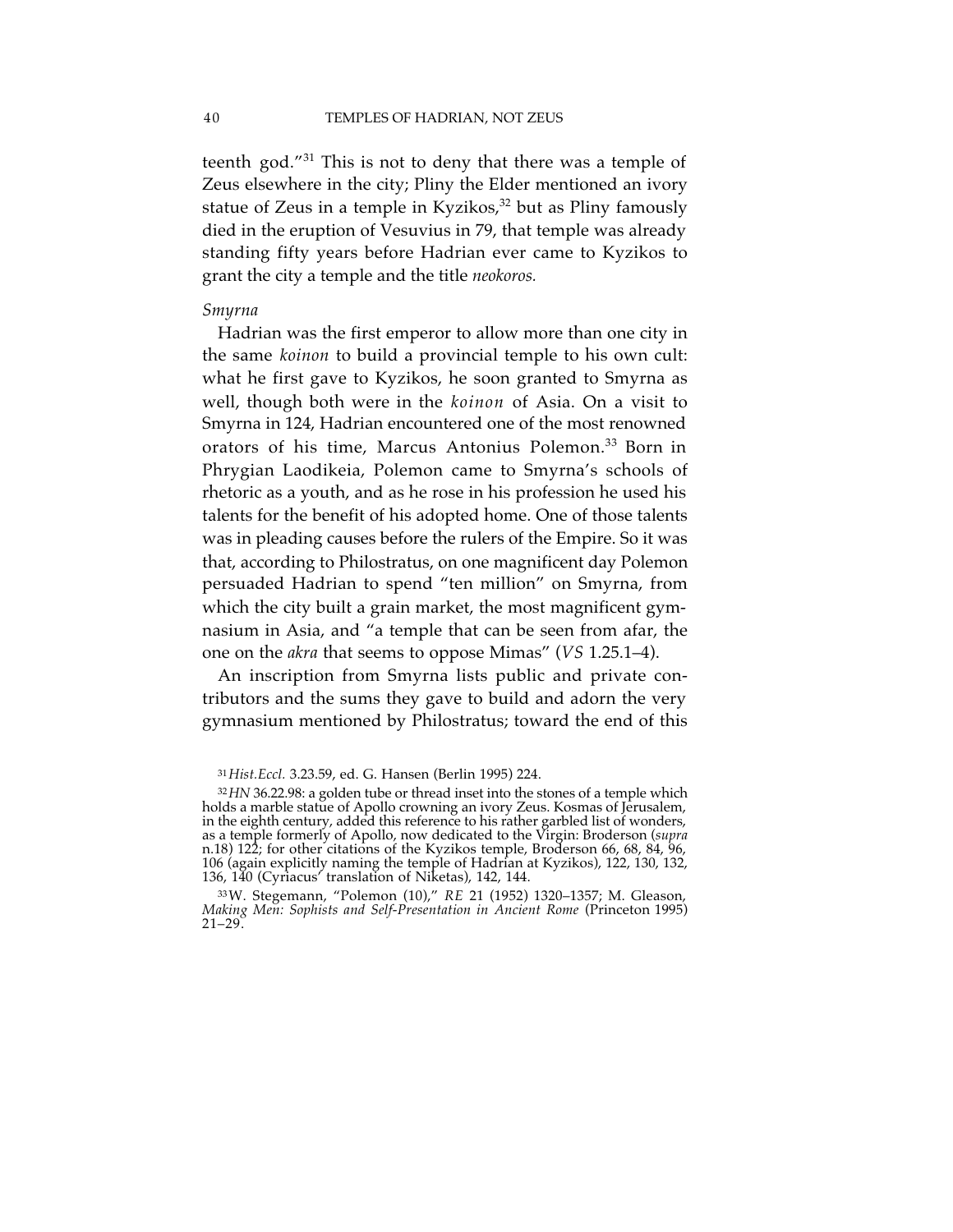catalogue we find: "and as many things as we gained from the lord Caesar Hadrian on account of Antonius Polemon: a second decree of the Senate, by which we became twice *neokoroi*; a sacred festival; immunity; *theologoi*; *hymnodoi*; one and a half million" (not Philostratus' ten); then follow numbers and types of imported columns. <sup>34</sup> Here the emperor's gifts for the gymnasium follow his more important gifts to the city as a whole; the new temple itself is not included, as it was technically to be built by Asia, though the title, personnel, and privileges mentioned all accrued to it. The gifts were Hadrian's, but the credit was also Polemon's, as it was he who had won the emperor's favor and had made the request. The sacred festival, immunity from taxes, and *theologoi* and *hymnodoi*, that is, those who performed encomia and hymns to the cult object, were all granted in connection with the new imperial temple; and thereafter several inscriptions refer to "*hymnodoi* of the god Hadrian" at Smyrna. 35

Hadrian's gifts to Smyrna were given in 124; as at Kyzikos, the establishment of Smyrna's provincial cult and temple of Hadrian antedated his association with Zeus *Olympios* and the Olympieion at Athens. The temple for which Smyrna became *neokoros* was to Hadrian, not to Zeus. This is borne out not only by the *hymnodoi* "of the god Hadrian," where Zeus is not mentioned, but also by coins and inscriptions which henceforth call Smyrna "twice *neokoros* of the Augusti," specifically identify the temple of Hadrian among the three for which Smyrna was eventually *neokoros*, and show only an armored imperial figure as the cult image within the temple. 36

<sup>&</sup>lt;sup>34</sup>*I.Smyrna* 697. On columns as specifically imperial gifts, see J. Fant, "Ideology, Gift and Trade: a Distribution model for the Roman Imperial Marbles," in W. Harris, ed., *The Inscribed Economy* (Ann Arbor 1993) 145–1

<sup>35</sup> *I.Smyrna* 595, 697 = *IGRR* IV 1436, 1431.

<sup>36</sup>Coins of Caracalla showing three temples, one labeled "(H)ad(rianos)," and declaring Smyrna "three times *neokoros* of the Augusti": *BMC Mysia* 403, 404 ; *SNG von Aulock* 2220. Milestones dated to 201/2, calling Smyrna "most illustrious, first of cities of Asia and twice *neokoros* of the Augusti": *I.Smyrna* 814, 815.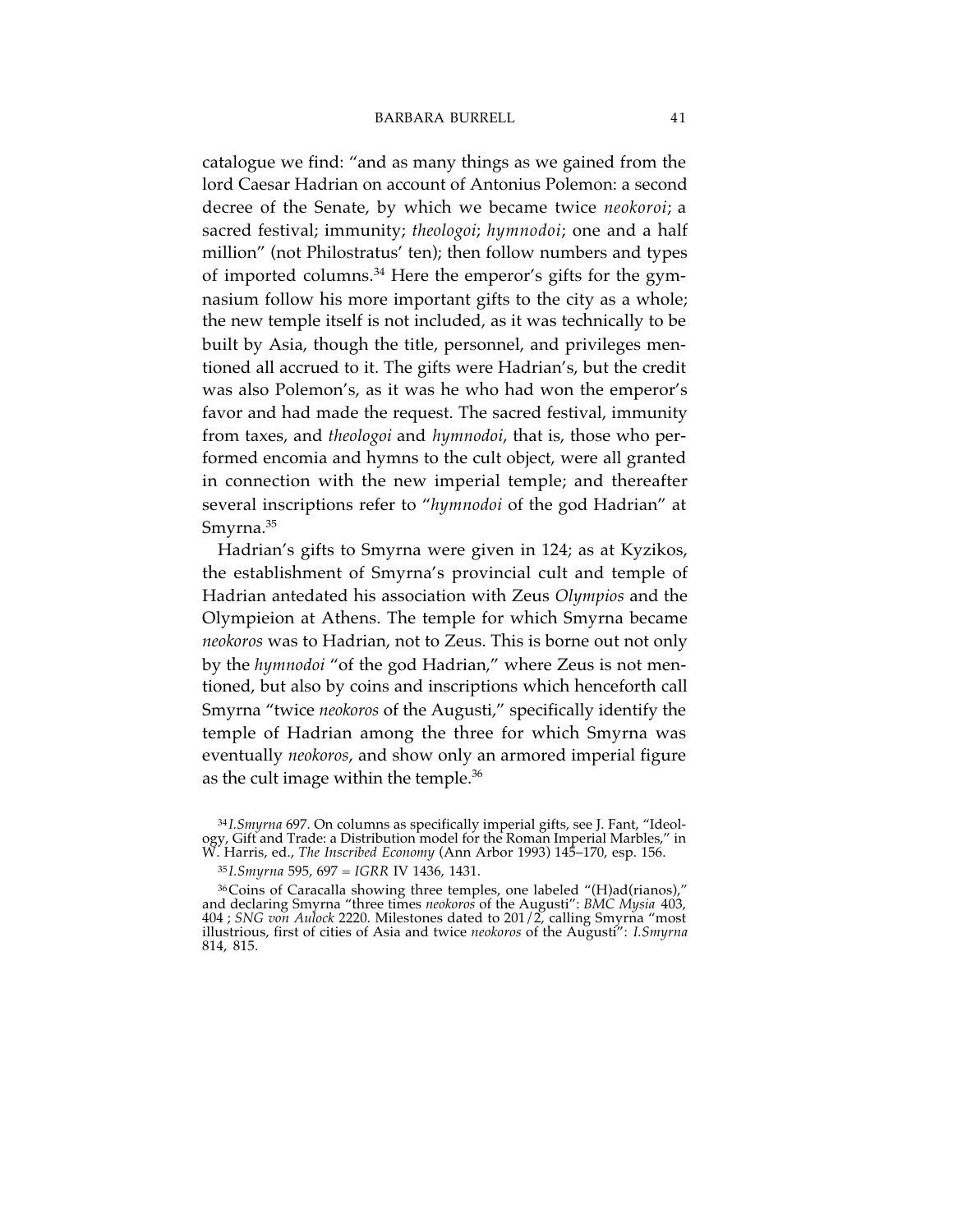Philostratus is our only source for the appearance or placement of the temple that Hadrian's money built: it is "a temple that can be seen from afar, the one on the *akra* that seems to oppose Mimas." From the word *akra* (which Philostratus uses elsewhere to mean either a height or a cape on the seacoast) $37$ some scholars have conflated this new temple with a different shrine documented at Smyrna, a temple of Zeus *Akraios.*<sup>38</sup> But the temple of Zeus *Akraios* was already in existence before Hadrian made his grant: the god had been named on Smyrna's coinage as early as Vespasian, and in 79/80 an aqueduct was built leading up to his temple; an inscription concerning repairs to this aqueduct was found on Mt Pagos, the akropolis of Smyrna. <sup>39</sup> Yet none of our sources states that Hadrian's grant was used to rebuild an extant civic shrine of Zeus *Akraios*; and even had that been so, it would not have given Smyrna a second *neokoria.* It is more likely that a new provincial temple for the emperor's worship was built, also on an *akra*. Whether this means a hilltop or a cape, Smyrna offers a plenitude of both.

What can be known, then, about the temple that made Smyrna twice *neokoros*? If Philostratus is correct, it was built out of Hadrian's donation; though as with Kyzikos' or any provincial temple, all the cities of the relevant *koinon* should have contributed money or labor as well. It could be seen from afar;

<sup>37</sup>Though C. P. Jones, "Cities, Villages and Sanctuaries in the Reign of Hadrian," *JRA* 14 (2001) 651–654, believed that the word as used here denoted a height, not a promontory, its basic meaning is "extremity" (up or out). Philostratus used it both of height, as for the mountain Nysa (*VA* 2.8.5), and of extension into the sea (*VA* 5.1.4, 6: the pillars of Hercules and the cape of Libya, Abinna).

<sup>38</sup>G. Weber, "Die Wasserleitungen von Smyrna II," *JdI* 14 (1899) 167–188, esp. 167–174; C. Cadoux, *Ancient Smyrna* (Oxford 1938) 202, 248, 254 n.4; D. Magie, *Roman Rule in Asia Minor* (Princeton 1950) 584, 615, 1445 n.46, 1474 n.15; Price (*supra* n.26) 258; Boatwright (*supra* n.2) 157–162.

<sup>39</sup>Coins: D. Klose, *Die Münzprägung von Smyrna in der römischen Kaiserzeit* (Berlin 1987) 26–27. Aqueduct: *I.Smyrna* 681b. An aqueduct did lead to the west end of Mt Pagos: F. Hasluck, "The 'Tomb of S. Polycarp' and the Topography of Ancient Smyrna," *BSA* 20 (1913–1914) 80–93, esp. 92; Cadoux (*supra* n.38) 177, 248, 254.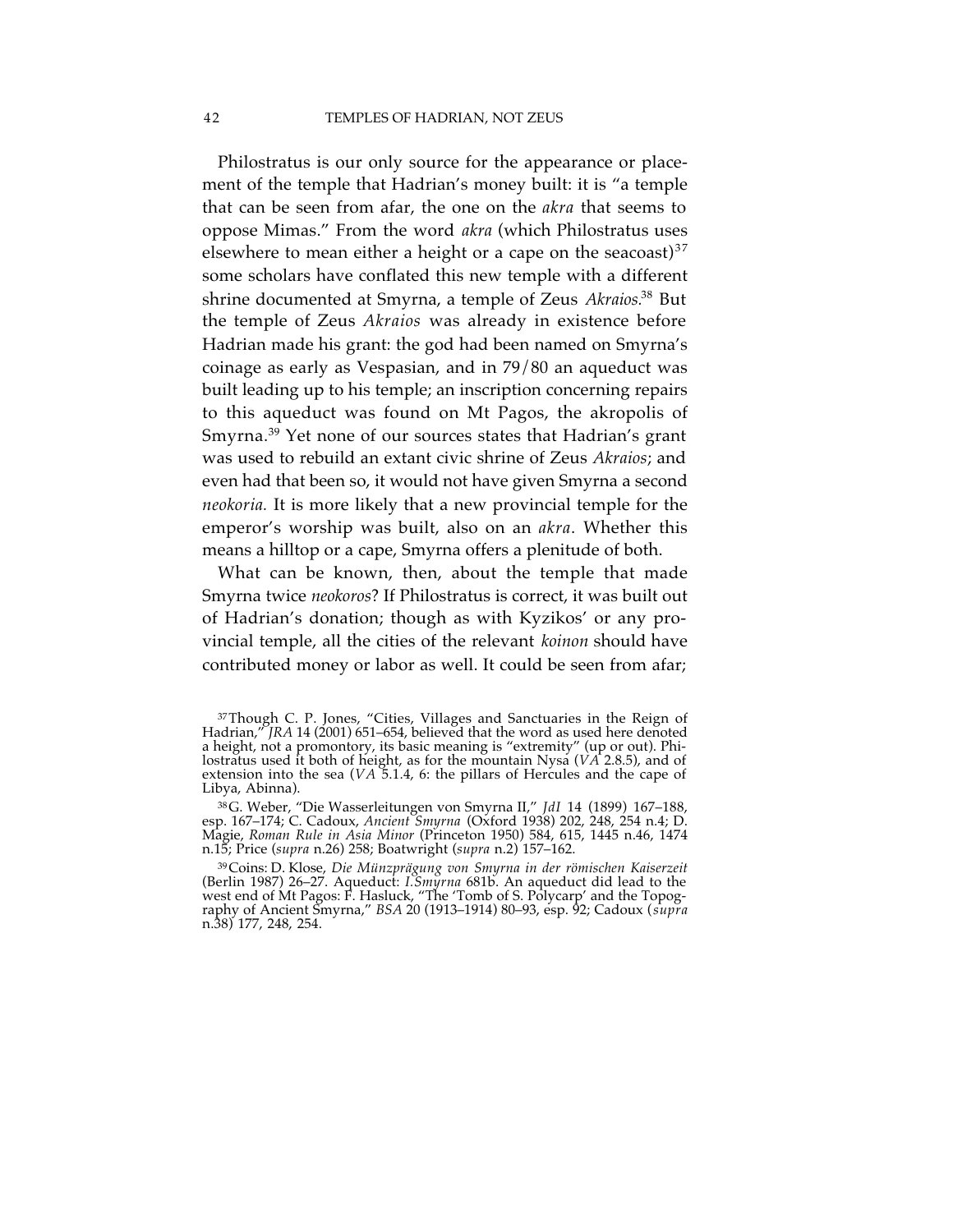this implies great size and/or prominent position on its *akra*. The temple also seemed to "oppose Mimas," the mountainous heights of Kara Burun, the headland that closes off Smyrna's gulf on the west. <sup>40</sup> Almost anything in Smyrna would be "opposite" Mimas, but the verb implies a challenge, likely in size, though again prominent position, especially one close to the gulf, would add emphasis to it.

Remains of an appropriate temple were found on Değirmentepe, a height (though by no means mountainous) which is also directly over the gulf, and so may be called an *akra* and visible from afar; it is also in the western part of the city, that closest to Mimas. There, in 1824/5, Graf Anton Prokesch von Osten observed the foundations of a large east-facing temple with ten Corinthian columns on its short side and perhaps twenty-three on its long (dimensions comparable to those of the Olympieion in Athens), which he dated to the Hadrianic or Antonine period. <sup>41</sup> A building on such a scale not only would be suitable for what we know of provincial temples of Hadrian like that at Kyzikos, but may well be said to have challenged Mimas. Again, the building's marble superstructure was rapidly being plundered for building stone; about a century later, only a fragment of a fluted column drum could be found.<sup>42</sup> Note, however, that there was no sign to identify this ruin as the temple of Hadrian except its size, location on what could be called an *akra*, and assigned date. As for the last, it is important to remember that in the late 170s Smyrna was largely destroyed by another great earthquake. Aelius Aristides called on Marcus Aurelius and his new co-Augustus, Commodus, for aid, and

<sup>40</sup>G. Bean, *Aegean Turkey* (London 1966) 41; map, 23.

<sup>41</sup>A. Prokesch von Osten, "Smyrna," *Jahrbücher der Literatur* 68 (1834), Anzeige-Bl. 55–86, esp. 62–63; *Denkwürdigkeiten und Erinnerungen aus dem Orient* I (Stuttgart 1836) 522.

<sup>42</sup>O. Walter, "Antikenbericht aus Smyrna," *ÖJh* 21/2 (1922/4) Beibl. 223– 259, esp. 232.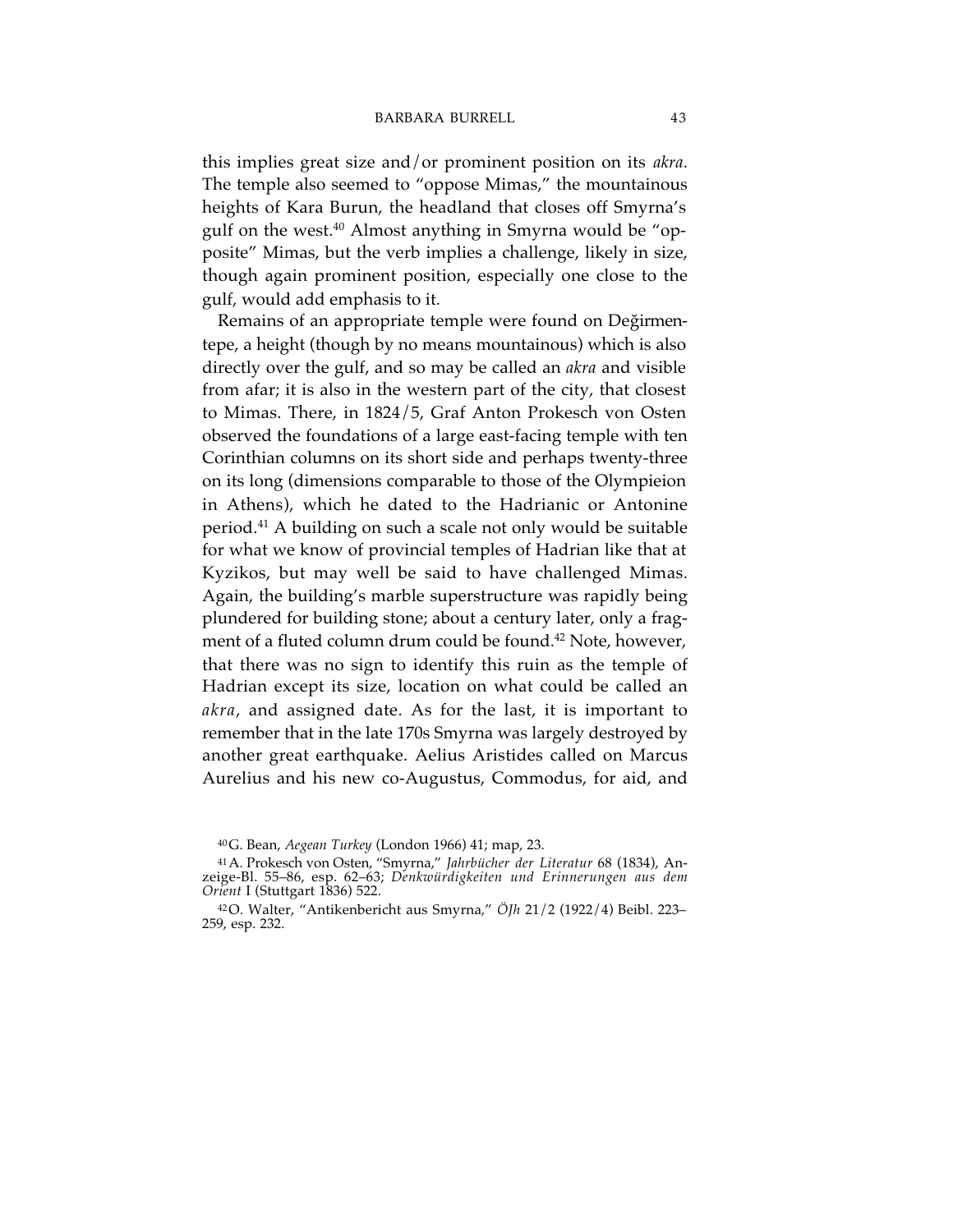soon hailed them as the new founders of Smyrna. <sup>43</sup> Likely all Smyrna's temples were rebuilt extensively at that point, so the remains that Prokesch von Osten dated to the Hadrianic or Antonine period could have been those of any major temple of the city. The temple of Hadrian at Smyrna cannot be proved to have been found; but there is no ancient evidence associating it with the cult of Zeus *Akraios* or any other Zeus.

#### *Ephesos*

Hadrian granted an unprecedented third provincial temple in Asia when he allowed yet another temple to his cult to be built, this time in Ephesos. Yet when Philostratus described Hadrian's encounter with Polemon (*VS* 1.25.2), he wrote that "Hadrian, who had previously favored the Ephesians, (Polemon) converted to the Smyrnaean cause." Since the emperor granted a provincial imperial temple to Ephesos after his grant of one to Smyrna, likely Philostratus was overinterpreting. In fact, Hadrian never seems to have frowned on the Ephesians. He visited Ephesos on at least two and probably more of his journeys through the East, and in one inscription (*I.Ephesos* 274) was hailed as "founder" for various benefactions even before he made the city twice *neokoros.* The date of that grant can also be established from the inscriptions: the last to call Ephesos simply *neokoros* dates to 130/1 (*I.Ephesos* 430), whereas the first to call it twice *neokoros* is dated to 132 (*IG* II <sup>2</sup> 3297). In fact, the latter is a statue base which Ephesos set up in Athens' Olympieion; alone of the three cities under discussion here, Ephesos built its provincial temple after Hadrian had set his panhellenic program at Athens in motion. In any case, it may be that

<sup>43</sup>Aristides' monody for Smyrna is *Or.* 18, the letter to the emperors *Or.* 19. Commodus became Augustus in mid-177, at least before June 17: D. Kienast, *Römische Kaisertabelle*<sup>2</sup> (Darmstadt 1996) 147–150. C. Behr, *Aelius Aristides and the Sacred Tales* (Amsterdam 1968) 112 n.68, however, preferred to date the earthquake shortly after January 177. Eus. *Chron.* 209c dated it to 179, and stated that because of it ten years' tribute was remitted; while the *Chronicon Paschale* 262 dated it to 178. See Guidoboni (*supra* n.4) 237–238 no. 117.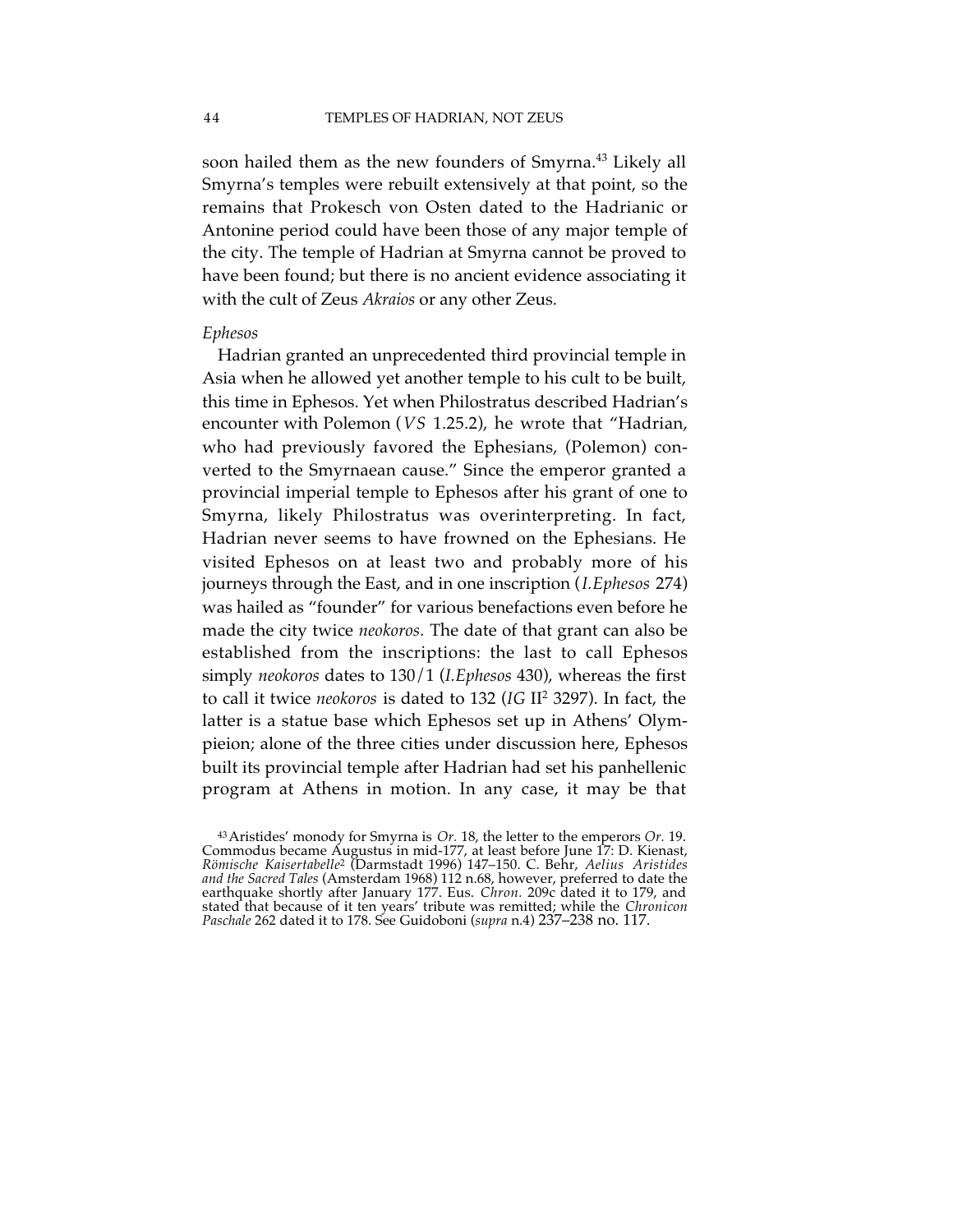Hadrian visited Ephesos and made the city twice *neokoros* in 131, but the grant need not have been made in connection with any particular visit. 44

The moving spirit behind the second *neokoria* was Tiberius Claudius Piso Diophantos, "chief priest of the two temples in Ephesos, under whom the temple of the god Hadrian was consecrated, who first asked for (it) from the god Hadrian and obtained (it)" (*I.Ephesos* 428). We know little else of Diophantos; if his request won approval from Hadrian, that connoisseur of orators, he was probably an accomplished speaker. His memory may have lasted long in the city's annals, if not in ours, since a bronze statue of him was perhaps re-erected in Ephesos as late as 405 C.E.; but we should not assume that his inscription dates after the death and deification of Hadrian, since in the East it was common to refer to the living emperor as a god. <sup>45</sup> Diophantos was likely rewarded for securing the new temple by being made chief priest (of Asia) when the temple of Hadrian was to be consecrated, thus becoming the first chief priest of two provincial temples in Ephesos. <sup>46</sup> But note that even though this must have been after Hadrian had been associated with Zeus *Olympios* at Athens and elsewhere, the temple itself is only called that "of the god Hadrian," not of Hadrian *Olympios* or of any form of Zeus. 47

The last chief priest of Asia of the temple (singular) in twice

46M. Campanile, *I sacerdoti del koinon d'Asia* (Pisa 1994) no. 77.

47Also noted by H. Engelmann, "Das Grab des Androklos und ein Olympieion," *ZPE* 112 (1996) 131–133.

<sup>44</sup>Halfmann (*supra* n.5) 194, 199–201, 204, 208; Lehnen (*supra* n.5) 86–87, 90, 257, 260, 265.

<sup>45</sup>Both D. Knibbe, "Die statuarische Wiederauferstehung des Kaiserpriesters Ti. Claudius Piso Diophantus unter dem christlichen Statthalter Fl. Anthemius Isidorus," in D. Knibbe and H. Thür, edd., *Via Sacra Ephesiaca* II (Vienna 1995) 100–102, and P. Scherrer, "Am Olympieion vorbei...?" in P. Scherrer, H.<br>Taeuber, and H. Thür, edd., *Steine und Wege: Festschrift für Dieter Knibbe*<br>(Vienna 1999) 137–144, esp. 139, interpreted the reference to Hadrian θε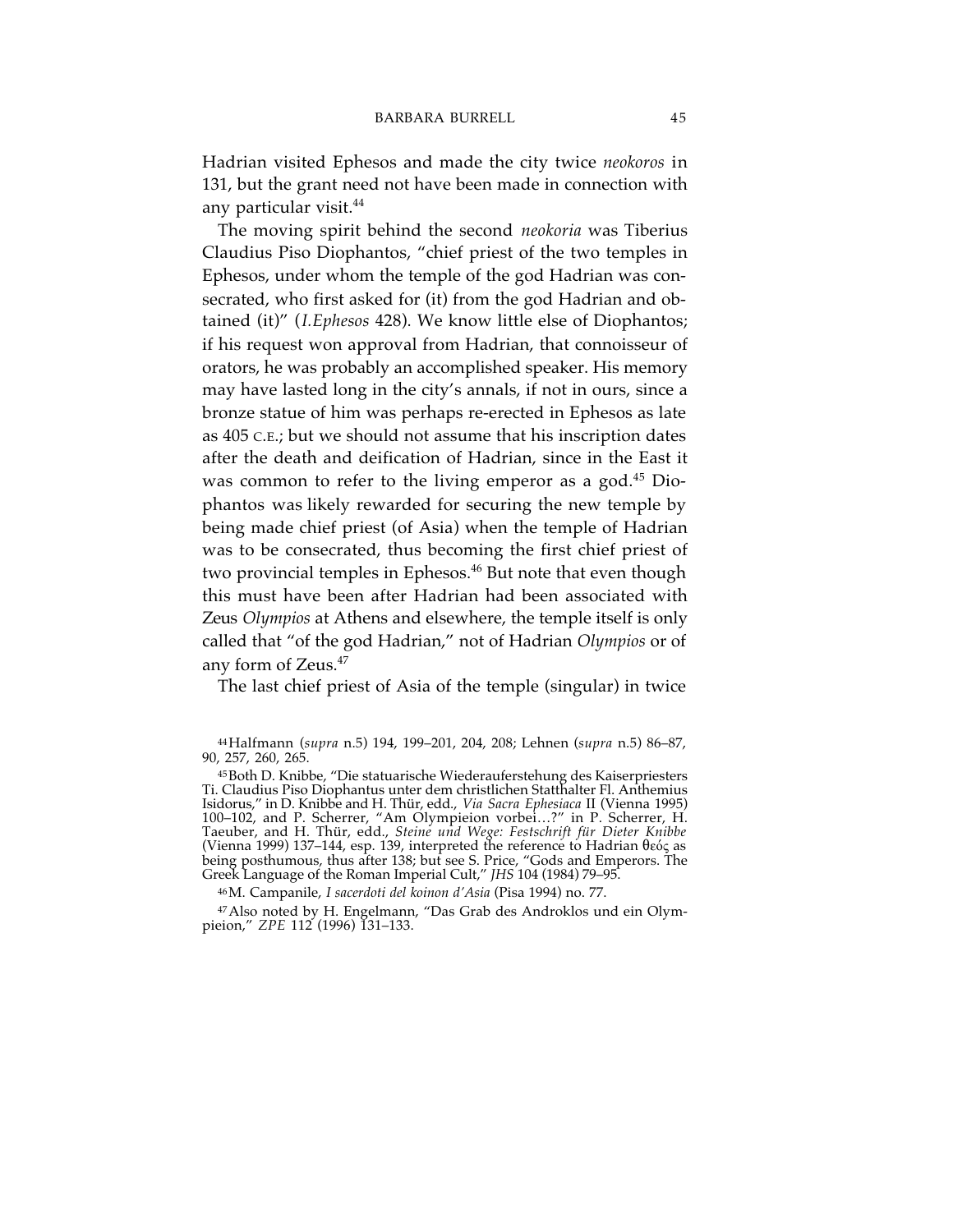*neokoros* Ephesos served in 134/5. <sup>48</sup> Yet the new temple probably came into use within Hadrian's lifetime: an inscription (*I.Ephesos* 814) honors a chief priestess of Asia of the (plural) temples in Ephesos and mentions "the temple of lord Hadrian Caesar"; the uninflated titulature should place it before his death in 138. Inscriptions also document *hymnodoi* "of the god Hadrian's temple" in Ephesos (*I.Ephesos* 921; also see 742). Again, no mention of Zeus.

The temple itself has now been identified as part of a mid-imperial expansion of Ephesos to the west and north, built on landfill near, or perhaps in, the former harbor. <sup>49</sup> Though no actual proof beyond size and a Hadrianic date of construction has been offered, the identification is not unreasonable. A huge colonnaded *temenos* held a south-facing, perhaps Corinthian, temple, which is unlikely to have been any larger than decastyle, though the excavators have been inconsistent about its exact measurements, and have restored it with anywhere between twelve and nine(!) columns on the façade.

It is unfortunate that the Ephesos publication team has chosen to name this temple complex "the Olympieion of Hadrian," perhaps because Ephesos publications had already named a small streetside shrine the "temple of Hadrian," almost certainly incorrectly. <sup>50</sup> Despite the fact that at Ephesos,

50E. Bowie, "The 'Temple of Hadrian' at Ephesus," *ZPE* 8 (1971) 137–141; M. Wörrle, *AA* 88 (1973) 470–477; Price (*supra* n.26) 149–150, 255–256; Scherrer (*supra* n.49) 120. Even Schorndorfer (*supra* n.3) 162–165 and U. Outschar,

<sup>48</sup> *I.Ephesos* 279; Campanile (*supra* n.46) no. 70.

<sup>49</sup>S. Karwiese, "Koressos—ein fast vergessener Stadtteil von Ephesos," in W. Alzinger and G. Neeb, edd., *Pro Arte Antiqua* II (Vienna 1985) 214–225, has incorrect architectural details and measurements; corrected by H. Vetters, "Ephesos: vorläufiger Grabungsbericht für die Jahre 1984 und 1985," *Anz Wien* 123 (1986) 84–85. See also S. Karwiese, "The Church of Mary and the Temple of Hadrian Olympios," in H. Koester, ed., *Ephesos Metropolis of Asia* (Valley Forge 1995) 311–319, and *Gross ist die Artemis von Ephesos* (Vienna 1995) 102–103; P. Scherrer, *Ephesos: der neue Führer* (Vienna 1995) 186; F. Hueber, "Zur städtebaulichen Entwicklung des hellenistisch-römischen Ephesos," *IstMitt* 47 (1997) 251–269, esp. 259–261; H. Friesinger and F. Krinzinger, edd., *100 Jahre österreichische Forschungen in Ephesos* (Vienna 1999) pl. 1 (nine columns on the façade).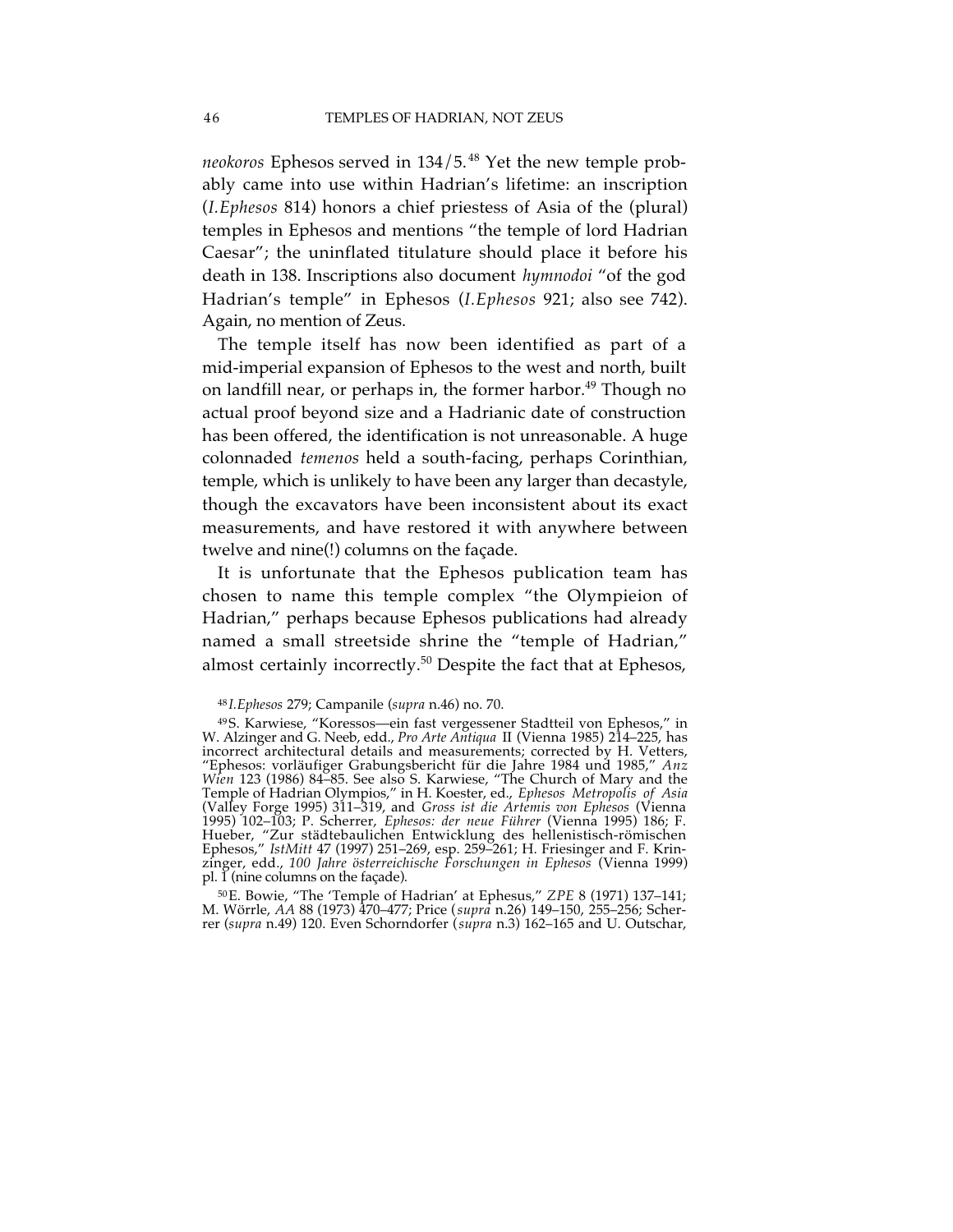as everywhere in the Greek-speaking world after 128, Hadrian was often assimilated to Zeus *Olympios*, there is no evidence connecting Ephesos' temple of Hadrian, the new complex, and an Olympieion; for Ephesos already had an Olympieion located elsewhere.

Ephesos is one of the few eastern cities where Zeus *Olympios* had a pre-Hadrianic cult; his festival was celebrated as age-old in the city, and the god himself had appeared on coins of Ephesos since the reign of Domitian. <sup>51</sup> Pausanias, in the great aside on the Ionians that leads into his guide to Achaea (7.2.8– 9), mentioned the tomb of Androklos founder of Ephesos as being still visible at the city, beside the road from the shrine (of Artemis) past the Olympieion to the Magnesian gate. This was a well-established route, as evidenced by the famous procession endowed by Gaius Vibius Salutaris in 104, which went from the Artemision around the east side of Panayirdağ to enter the city at the Magnesian gate. <sup>52</sup> The hypothesis that the Olympieion described by Pausanias is the new temple complex actually sends this road through the city, the longest possible way, and takes several sharp turns, while downplaying Pausanias' association of it with the Magnesian gate, whose position is not in doubt. <sup>53</sup> The real Olympieion would have been outside the city's

<sup>———</sup> "Zur Deutung des Hadrianstempels an der Kuretenstrasse," in Friesinger/ Krinzinger (*supra* n.49) 443–448, still use the name, though they attribute the temple to other civic cults.

<sup>51</sup>For the Ephesian *Olympia*, see H. Engelmann, "Ephesiaca," *ZPE* 121 (1998) 305–311; for the coins, A. Burnett, M. Amandry, and I. Carradice, *Roman Provincial Coinage* II (London/Paris 1999) 167 no. 1073.

<sup>52</sup>G. Rogers, *The Sacred Identity of Ephesos* (London 1991) 80–126. The sophist Damianos (Philostr. *VS* 2.23) later monumentalized and covered the road: D. Knibbe, "Via Sacra Ephesiaca," in Friesinger/Krinzinger (*supra* n.49) 449–454. Earlier levels of this road date back at least to the beginning of the first century C.E.: H. Thür, "'Via Sacra Ephesiaca,'" in Scherrer/Taeuber/ Thür (*supra* n.45) 163–172, esp. 168.

<sup>53</sup>H. Thür, "The Processional Way in Ephesos as a Place of Cult and Burial," in Koester (*supra* n.49) 157–199. C. P. Jones, "The Olympieion and the Hadrianeion at Ephesos," *JHS* 113 (1993) 149–152, in the main still holds, and is supported by Engelmann (*supra* nn.47, 51), despite the objections of H. Thür,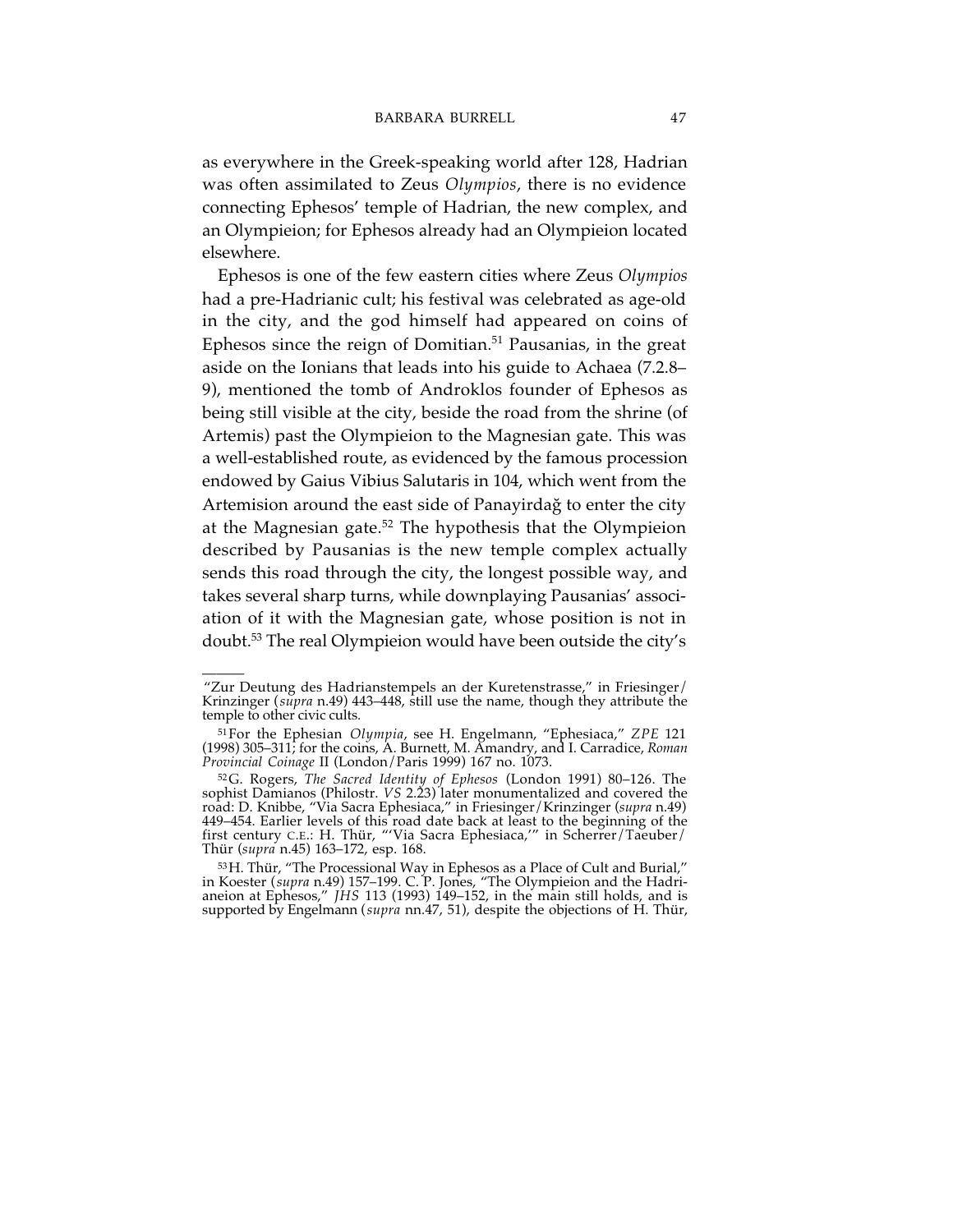walls, far from the new temple complex, which still is only tentatively identified as what was called "the temple of lord Hadrian Caesar" or "the temple of the god Hadrian." Any "Olympieion of Hadrian" is a purely modern agglomeration.

## *The Evidence of Festivals*

Lastly, let us consider the agonistic festivals celebrated in honor of these three cults. <sup>54</sup> At first glance, they may seem to associate Hadrian with Zeus *Olympios* by occasionally being called *Olympia.* At Kyzikos, for example, the contest appears to have been founded in 135, and was called either *Hadrianeia Olympia*, *Hadrianeia, Olympia,* or perhaps once *Hadrianeia Olympia Koinon Asias.* <sup>55</sup> But *Hadrianeia Olympia* cannot be assumed to indicate that Hadrian shared his temple at Kyzikos with a separate deity, Zeus *Olympios*; in a similar case in another city, when Trajan actually did share his temple and festival with Zeus *Philios* at Pergamon, the festival was called *Traianeia Deiphileia*, never *Traianeia Phileia*; the god's name is explicitly mentioned. <sup>56</sup> This is not the case in Kyzikos. More likely, *Olympia* either refers to the epithet associated with Hadrian himself after 128, or indicates that the festival was

<sup>———</sup> "Der ephesische Ktistes Androklos und (s)ein Heroon am Embolos," *ÖJh* 64 (1995) 63–103, esp. 77–80, and Scherrer (*supra* n.45) 137–144.

<sup>54</sup>On agonistic festivals in general, M. Wörrle, *Stadt und Fest im kaiserzeitlichen Kleinasien* (Munich 1988); among his many other works, L. Robert, "Inscription agonistique d'Ancyre, concours d'Ancyre," *Hellenica* 11–12 (1960) 350–368, and "Discours d'ouverture," *Praktika tou 8. Diethnous Synedriou Hellenikes kai Latinikes Epigraphikes* (Athens 1984) 35–45; L. Moretti, *Iscrizione agonistiche greche* (Rome 1953), and "KOINA ASIAS," *RivFil* N.S. 32 (1954) 276–289. On the agglutinative and ephemeral nature of festival names, especially those associated with emperors, P. Herz, "Die musische Agonistik und der Kunstbetrieb der Kaiserzeit," in J. Blänsdorf, ed., *Theater und Gesellschaft im Imperium Romanum* (Tübingen 1990) 175–195, esp. 177–178, 189 n.21.

<sup>55</sup>Moretti (*supra* n.54: 1953) 266; M. Malavolta, "Ludi III–V," *Diz.Epigr.* IV (1977) 2025–2097, esp. 2056–2057. The date of inception hinges on *IGRR* IV 162, a document of the eleventh Olympiad. From *IGRR* IV 160, Moretti (*supra* n.54: 1954) 276–289, 283 n.3, 286 n.1, concluded that the *koinon Asias* in Kyzikos began in 139, and was a separate festival from the *Hadrianeia Olympia.*

<sup>56</sup> *I.Pergamon* I 269 (= *CIL* III 7068; *IGRR* IV 336).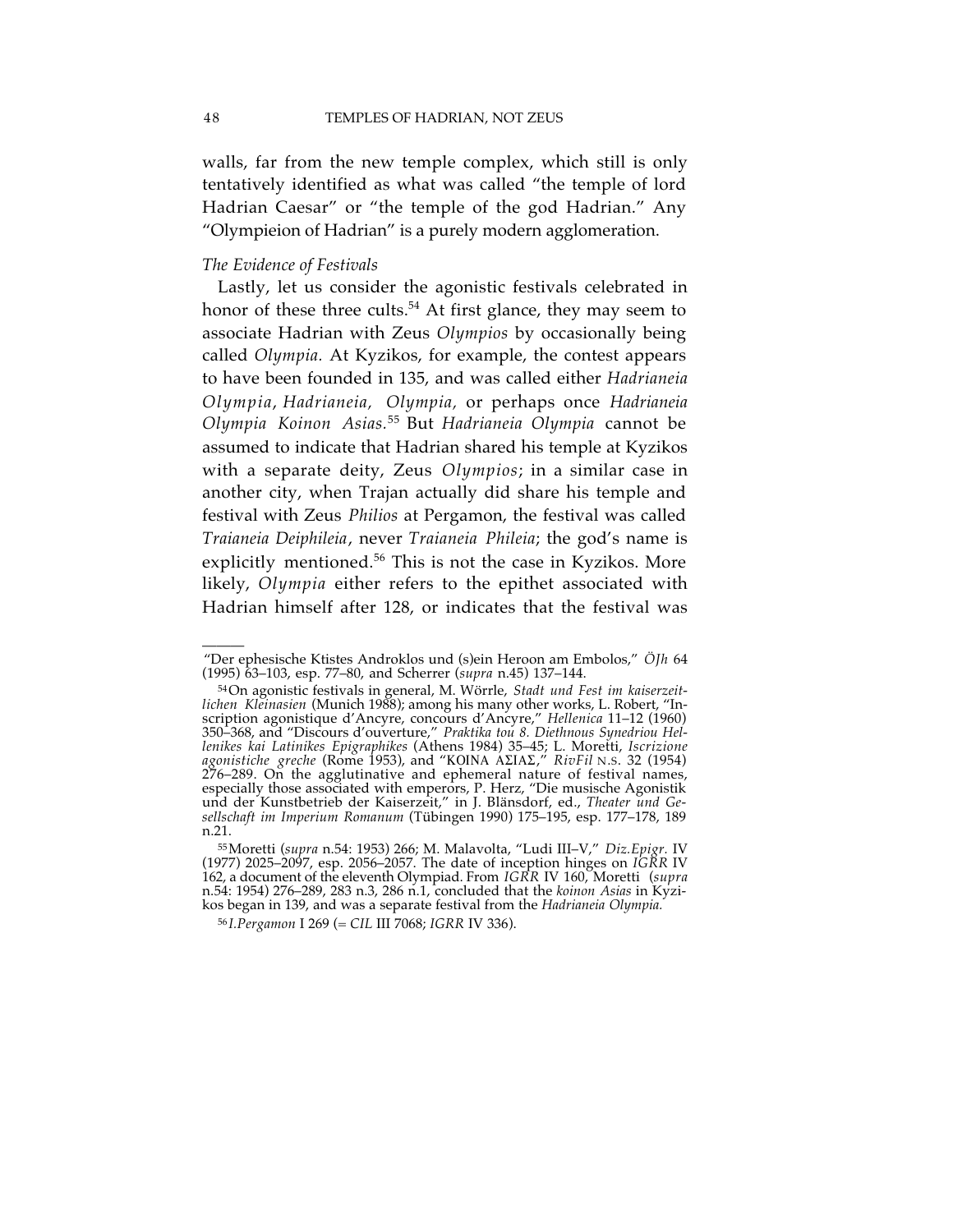isolympic, its contests modeled on the Olympic games in Greece. Several inscriptions show that Smyrna, unlike Kyzikos, only called its festival *Hadrianeia* or (great) *Hadrianeia Olympia*, never simply *Olympia*, because Smyrna already had a different Olympic festival. <sup>57</sup> Ephesos too had an earlier *Olympia*, and so generally calls its festival the (great) *Hadrianeia.* <sup>58</sup> The latter was probably founded around 136, as its second pentaeteria was celebrated early in the reign of Antoninus Pius. <sup>59</sup> In these two cities, it is more likely that the *Olympia* was celebrated for Zeus Olympios, while the *Hadrianeia (Olympia)* festival, as at Kyzikos, could have been named either for Hadrian's own epithet or for the model of its contests.

#### *Summary*

The idea that Zeus was worshipped in the three provincial temples of Kyzikos, Smyrna, and Ephesos is quite recent. One scholar attributed the temple at Kyzikos to Zeus out of a misunderstanding of a traveler's tale, and others then elaborated upon the theme, until it came to seem a deliberate policy which could be attributed to Hadrian. Yet the actual written and material evidence gives no basis for the idea. The enormous temple at Kyzikos was called in all pre-Renaissance sources the "temple of Hadrian," while Smyrna had "*hymnodoi* of the god Hadrian," not of Zeus and Hadrian. Even Ephesos, which did become *neokoros* after the emperor began to be called *Olympios*, records only its "temple of the god Hadrian" or "temple of the lord Hadrian Caesar"; its Olympieion was a separate shrine,

<sup>57</sup> Malavolta (*supra* n.55) 2063–2064. Among the documents for these festivals are *I.Smyrna* 644, 659–661, 668, and *I.Ephesos* 1131, 1615. Artemidorus *Oneir.* 1.64 (70 Pack) also mentions "the sacred contest of Hadrian" at Smyrna, a reference I owe to Kent Rigsby.

<sup>58</sup> Malavolta (*supra* n.55) 2057–2058. M. Lämmer, *Olympien und Hadrianeen im antiken Ephesos* (diss. Cologne 1967) is not dependable. Among the documents for the *Hadrianeia* are *I.Ephesos* 730, 1083, 1084A, 1085A, 1087A, 1114– 1118, 1121, 1132, 1133, 1153, 1604, 1615, 4113, and *I.Smyrna* 659. For the Ephesian *Olympia*, see Engelmann (*supra* n.51) .

<sup>59</sup> *I.Ephesos* 618, dated *ca* 140.